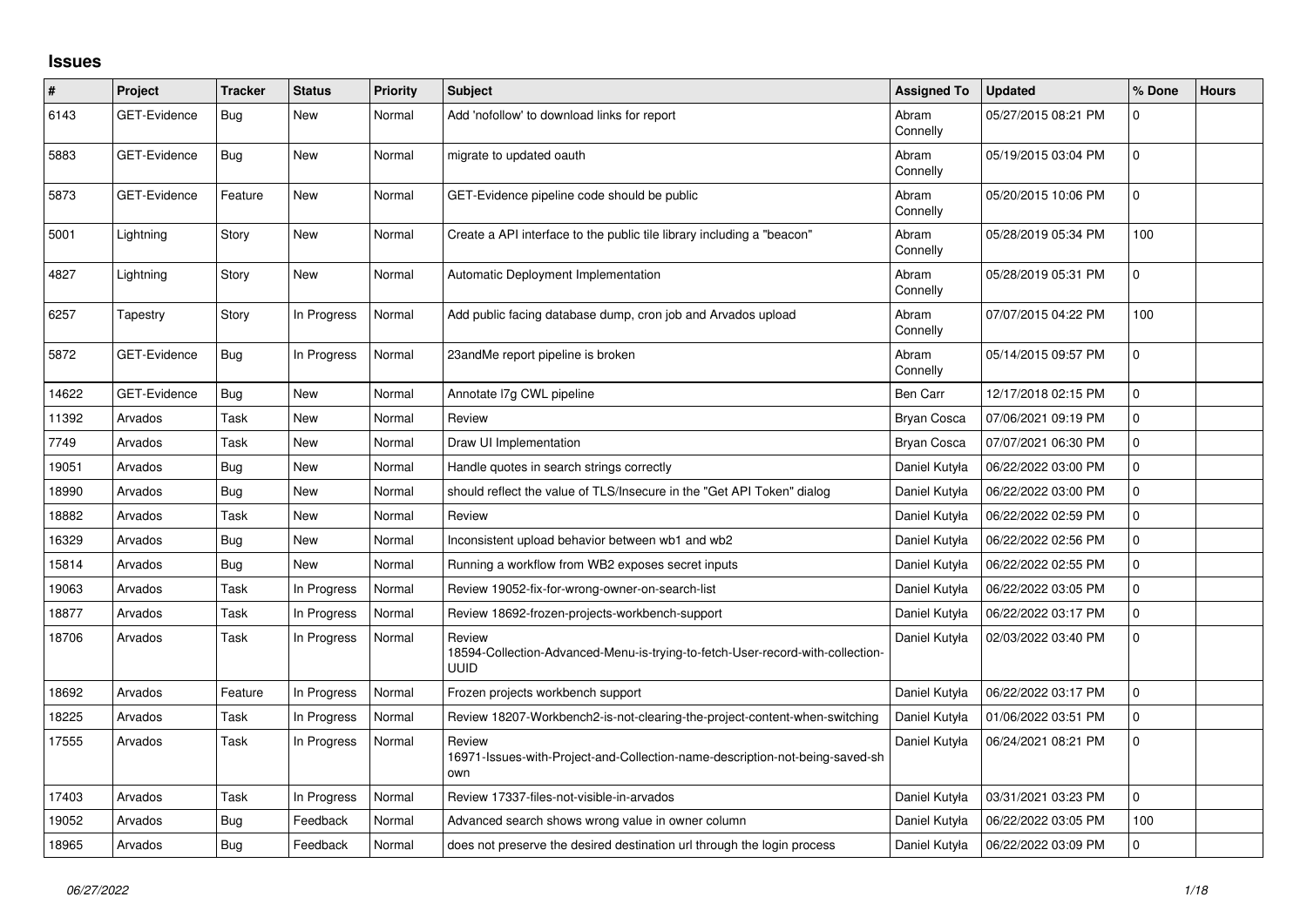| #     | Project                | <b>Tracker</b> | <b>Status</b> | <b>Priority</b> | <b>Subject</b>                                                                                                           | <b>Assigned To</b>  | <b>Updated</b>      | % Done         | <b>Hours</b> |
|-------|------------------------|----------------|---------------|-----------------|--------------------------------------------------------------------------------------------------------------------------|---------------------|---------------------|----------------|--------------|
| 15550 | Arvados                | Task           | New           | Normal          | Review                                                                                                                   | Eric Biagiotti      | 02/12/2020 03:02 PM | 0              |              |
| 529   | GET-Evidence           | Feature        | <b>New</b>    | Normal          | Interpret phased (haplotype) data                                                                                        | Evan Maxwell        | 07/07/2011 02:20 PM | 0              |              |
| 18125 | Arvados                | Feature        | New           | Normal          | [deployment][provision][documentation] explain how to use a custom/existing<br>postgresql RDBMS                          | Javier Bértoli      | 09/13/2021 10:12 PM | 0              |              |
| 17938 | Arvados                | Bug            | <b>New</b>    | Normal          | [deployment][arvados-formula] shell node centos-7 packages                                                               | Javier Bértoli      | 07/23/2021 07:08 PM | 0              |              |
| 17461 | Arvados                | Feature        | New           | Normal          | Flag to make turn file format mismatches from an error to a warning                                                      | Jiayong Li          | 04/14/2021 07:47 PM | 0              |              |
| 16870 | Arvados                | Story          | <b>New</b>    | Normal          | Research & create examples of other CWL patterns                                                                         | Jiayong Li          | 10/30/2020 04:11 PM | 0              |              |
| 16869 | Arvados                | Story          | <b>New</b>    | Normal          | Go through workflow patterns and add them to the CWL patterns repo                                                       | Jiayong Li          | 10/30/2020 04:11 PM | 0              |              |
| 16316 | Arvados                | Feature        | New           | Normal          | a-c-r handles resource range requests (especially CPU) and adjusts requests<br>based on what is in InstanceTypes list    | Jiayong Li          | 04/14/2021 07:47 PM | 0              |              |
| 15250 | Arvados                | Feature        | In Progress   | Normal          | a-c-r set TTL on final output collection                                                                                 | Jiayong Li          | 02/23/2022 03:13 PM | 0              |              |
| 10545 | Arvados                | <b>Bug</b>     | <b>New</b>    | Normal          | arvbox loops forever when something goes wrong                                                                           | Joshua<br>Randall   | 07/07/2021 06:21 PM | 0              |              |
| 10535 | Arvados                | Bug            | <b>New</b>    | Normal          | test suite hangs (in arvbox) in sdk/python test_callback                                                                 | Joshua<br>Randall   | 07/07/2021 06:22 PM | 100            |              |
| 8719  | Arvados                | Task           | In Progress   | Normal          | Review PR #40                                                                                                            | Joshua<br>Randall   | 07/07/2021 06:25 PM | 0              |              |
| 13642 | Arvados                | Feature        | Feedback      | Normal          | keepstore backend for ceph librados                                                                                      | Joshua<br>Randall   | 08/25/2020 02:28 PM | 100            |              |
| 13533 | Arvados                | Feature        | Feedback      | Normal          | option to specify vcpu runtime constraints on arvados-cwl-runner when using<br>--submit                                  | Joshua<br>Randall   | 04/22/2020 09:07 PM | 90             |              |
| 8504  | Arvados                | <b>Bug</b>     | Feedback      | Normal          | [Workbench] Times out before API server loading active pipeline instances                                                | Joshua<br>Randall   | 07/07/2021 06:25 PM | 0              |              |
| 19208 | Arvados                | Task           | <b>New</b>    | Normal          | Review                                                                                                                   | Lucas Di<br>Pentima | 06/22/2022 03:37 PM | 0              |              |
| 19206 | Arvados                | <b>Bug</b>     | <b>New</b>    | Normal          | System root user shouldn't be able to get disabled nor its admin status revoked                                          | Lucas Di<br>Pentima | 06/22/2022 03:07 PM | 0              |              |
| 19174 | Arvados                | Task           | <b>New</b>    | Normal          | Review tests branch                                                                                                      | Lucas Di<br>Pentima | 06/22/2022 03:09 PM | 0              |              |
| 19173 | Arvados                | Task           | <b>New</b>    | Normal          | Review rake task branch                                                                                                  | Lucas Di<br>Pentima | 06/22/2022 03:16 PM | 0              |              |
| 19154 | Arvados<br>Workbench 2 | Story          | New           | Normal          | Sharing dialog improvements followup                                                                                     | Lucas Di<br>Pentima | 06/22/2022 02:59 PM | 0              |              |
| 19142 | Arvados                | Task           | New           | Normal          | Workbench 2: Avoid loading "mounts" section in the "Project" or "All process"<br>view                                    | Lucas Di<br>Pentima | 06/22/2022 03:26 PM | $\overline{0}$ |              |
| 19139 | Arvados                | <b>Bug</b>     | New           | Normal          | Regular users should not be able to create user records; creating a user does<br>not make admin the "owner" of that user | Lucas Di<br>Pentima | 06/22/2022 03:38 PM | $\mathbf 0$    |              |
| 19068 | Arvados                | Task           | New           | Normal          | Review                                                                                                                   | Lucas Di<br>Pentima | 06/22/2022 03:37 PM | $\mathbf 0$    |              |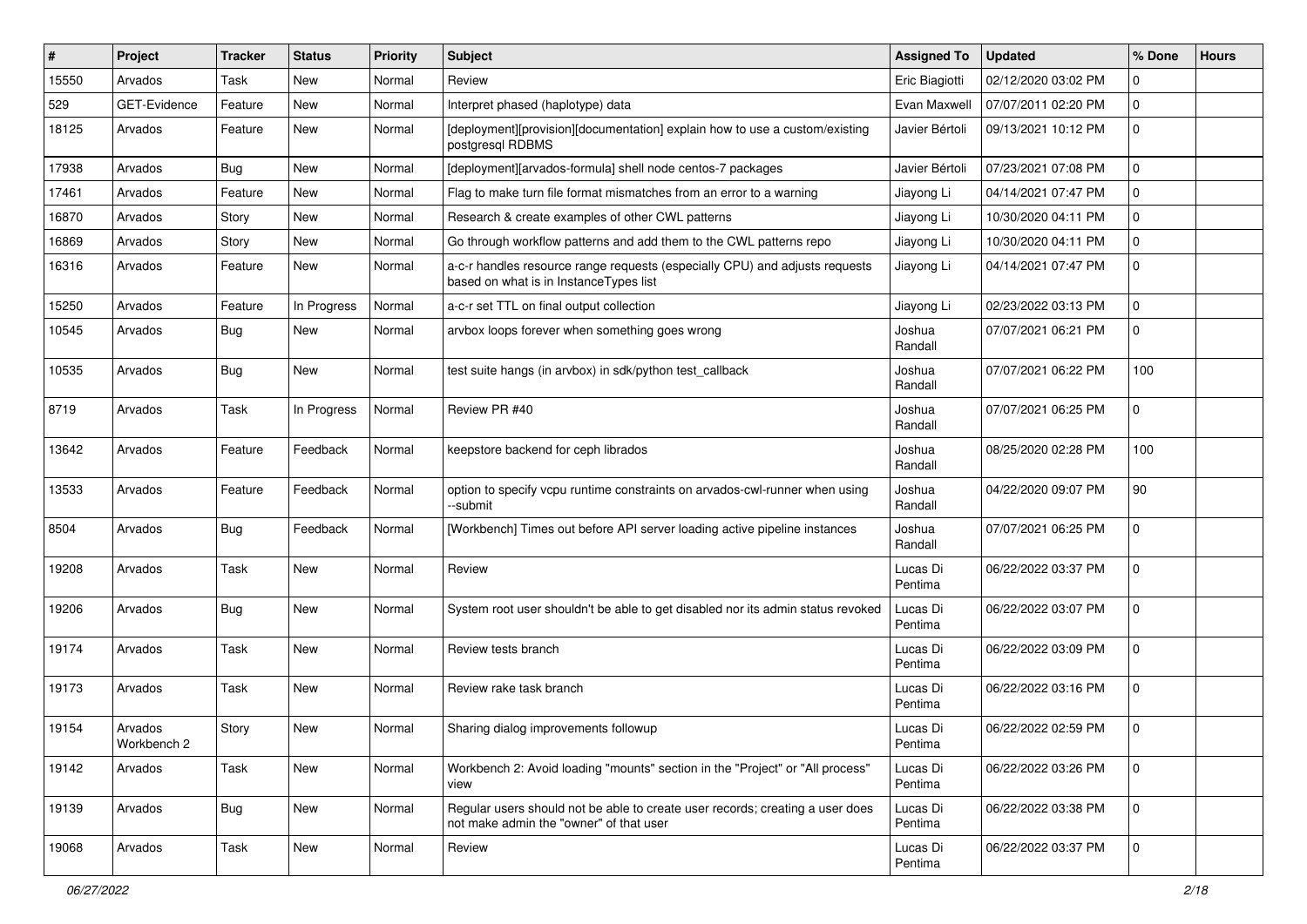| ∦     | Project                | <b>Tracker</b> | <b>Status</b> | <b>Priority</b> | <b>Subject</b>                                                              | <b>Assigned To</b>  | <b>Updated</b>                     | % Done      | <b>Hours</b> |
|-------|------------------------|----------------|---------------|-----------------|-----------------------------------------------------------------------------|---------------------|------------------------------------|-------------|--------------|
| 19066 | Arvados                | Task           | New           | Normal          | Review                                                                      | Lucas Di<br>Pentima | 06/22/2022 03:00 PM                | 0           |              |
| 18975 | Arvados                | Feature        | New           | Normal          | log viewer improvements                                                     | Lucas Di<br>Pentima | 06/22/2022 02:59 PM                | $\mathbf 0$ |              |
| 18879 | Arvados                | Task           | New           | Normal          | Review                                                                      | Lucas Di<br>Pentima | 06/22/2022 02:56 PM                | $\mathbf 0$ |              |
| 18697 | Arvados<br>Workbench 2 | <b>Bug</b>     | New           | Normal          | Cypress tests for federated scenarios                                       | Lucas Di<br>Pentima | 06/22/2022 02:55 PM                | $\mathbf 0$ |              |
| 18615 | Arvados                | Task           | New           | Normal          | Review                                                                      | Lucas Di<br>Pentima | 06/22/2022 02:56 PM                | $\mathbf 0$ |              |
| 18587 | Arvados<br>Workbench 2 | Bug            | New           | Normal          | "Copy selected into collection" incorrect behavior                          | Lucas Di<br>Pentima | 02/02/2022 04:00 PM                | $\mathbf 0$ |              |
| 17969 | Arvados                | Support        | <b>New</b>    | Normal          | Investigate plugins for redmine templates                                   | Lucas Di<br>Pentima | 08/31/2021 07:29 PM                | $\mathbf 0$ |              |
| 17931 | Arvados                | Task           | New           | Normal          | Review                                                                      | Lucas Di<br>Pentima | 08/05/2021 03:27 PM                | $\mathbf 0$ |              |
| 17326 | Arvados                | Task           | <b>New</b>    | Normal          | Review                                                                      | Lucas Di<br>Pentima | 03/17/2021 03:55 PM                | $\mathbf 0$ |              |
| 17089 | Arvados                | Task           | <b>New</b>    | Normal          | Review                                                                      | Lucas Di<br>Pentima | 02/02/2021 06:32 PM                | $\mathbf 0$ |              |
| 16532 | Arvados                | Support        | New           | Normal          | Write a troubleshooting page with debugging advice for configuration issues | Lucas Di<br>Pentima | 08/26/2020 04:11 PM                | $\mathbf 0$ |              |
| 16510 | Arvados                | Bug            | New           | Normal          | Indirectly trashed item's context menu show editable actions                | Lucas Di<br>Pentima | 02/02/2021 06:33 PM                | $\mathbf 0$ |              |
| 14953 | Arvados                | Task           | New           | Normal          | Review                                                                      | Lucas Di<br>Pentima | 07/06/2021 09:25 PM                | $\mathbf 0$ |              |
| 13813 | Arvados                | Bug            | <b>New</b>    | Normal          | [CLI] arv traceback on simple timeout                                       | Lucas Di<br>Pentima | 04/28/2021 03:55 PM                | $\mathbf 0$ |              |
| 19189 | Arvados                | Task           | In Progress   | Normal          | Review 16561-listen-url                                                     | Lucas Di<br>Pentima | 06/24/2022 09:01 PM                | $\mathbf 0$ |              |
| 18858 | Arvados                | Feature        | In Progress   | Normal          | sync-users-tool for synchronizing users                                     | Lucas Di<br>Pentima | 06/23/2022 02:37 PM                | $\mathbf 0$ |              |
| 1085  | GET-Evidence           | Feature        | New           | Normal          | Add support for Family Tree DNA (FTDNA) data                                | Madeleine Ball      | 08/16/2012 11:23 AM                | $\mathbf 0$ |              |
| 1084  | GET-Evidence           | Feature        | New           | Normal          | Add support for deCODE data                                                 |                     | Madeleine Ball 08/16/2012 11:20 AM | 0           |              |
| 1080  | GET-Evidence           | Feature        | New           | Normal          | Add non-reference variant counts to metadata                                | Madeleine Ball      | 08/14/2012 05:28 PM                | $\mathbf 0$ |              |
| 17751 | Arvados                | Feature        | New           | Normal          | [arvados-dispatch-cloud] expose rate-limiting condition in metrics          | Nico César          | 06/02/2021 08:02 PM                | $\mathbf 0$ |              |
| 17327 | Arvados                | Feature        | New           | Normal          | Go codegen for reading/writing CWL                                          | Nico César          | 03/03/2021 06:51 PM                | $\mathbf 0$ |              |
| 16682 | Arvados                | <b>Bug</b>     | New           | Normal          | Missing nodejs should not be a fatal error for submitting a workflow        | Nico César          | 06/07/2021 03:01 PM                | $\mathbf 0$ |              |
| 19190 | Arvados                | Task           | New           | Normal          | Review                                                                      | Peter Amstutz       | 06/22/2022 03:00 PM                | $\mathbf 0$ |              |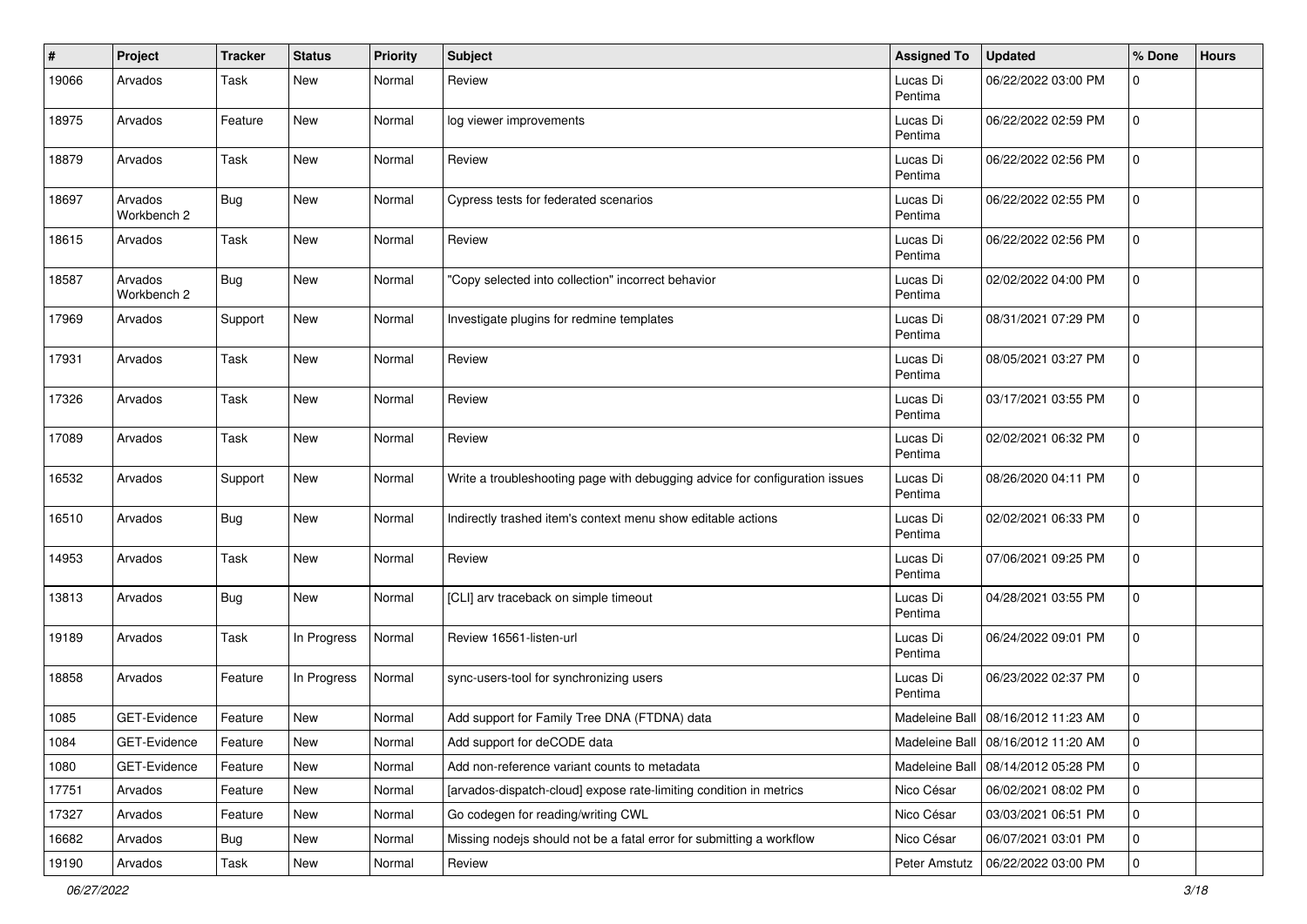| #     | Project | <b>Tracker</b> | <b>Status</b> | <b>Priority</b> | <b>Subject</b>                                                                               | <b>Assigned To</b> | <b>Updated</b>                      | % Done      | <b>Hours</b> |
|-------|---------|----------------|---------------|-----------------|----------------------------------------------------------------------------------------------|--------------------|-------------------------------------|-------------|--------------|
| 19188 | Arvados | Task           | <b>New</b>    | Normal          | Review                                                                                       | Peter Amstutz      | 06/22/2022 02:59 PM                 | 0           |              |
| 19180 | Arvados | Bug            | <b>New</b>    | Normal          | Document how to create projects                                                              | Peter Amstutz      | 06/22/2022 02:59 PM                 | 0           |              |
| 19163 | Arvados | Task           | New           | Normal          | Write rake task                                                                              | Peter Amstutz      | 06/22/2022 03:16 PM                 | $\mathbf 0$ |              |
| 19162 | Arvados | Task           | New           | Normal          | Add tests                                                                                    | Peter Amstutz      | 06/22/2022 03:09 PM                 | 0           |              |
| 19160 | Arvados | Task           | <b>New</b>    | Normal          | Review                                                                                       | Peter Amstutz      | 06/22/2022 02:00 PM                 | 0           |              |
| 19121 | Arvados | Task           | New           | Normal          | Review                                                                                       | Peter Amstutz      | 06/22/2022 03:25 PM                 | 0           |              |
| 19086 | Arvados | Feature        | New           | Normal          | Can provide input JSON/YAML when launching a Workflow as an alternative to<br>the input form | Peter Amstutz      | 06/22/2022 02:53 PM                 | 0           |              |
| 19065 | Arvados | Task           | New           | Normal          | Review                                                                                       | Peter Amstutz      | 06/22/2022 03:09 PM                 | 0           |              |
| 19053 | Arvados | Bug            | New           | Normal          | Update 'Technology' page to link to relevant parts of doc.arvados.org instead of<br>wiki     | Peter Amstutz      | 06/22/2022 03:00 PM                 | 0           |              |
| 19017 | Arvados | Bug            | <b>New</b>    | Normal          | Release Arvados 2.4.1                                                                        | Peter Amstutz      | 06/22/2022 03:00 PM                 | 93          |              |
| 19005 | Arvados | Task           | <b>New</b>    | Normal          | Review                                                                                       | Peter Amstutz      | 06/22/2022 03:09 PM                 | 0           |              |
| 19002 | Arvados | Task           | New           | Normal          | Review                                                                                       | Peter Amstutz      | 06/22/2022 03:17 PM                 | 0           |              |
| 18999 | Arvados | Task           | New           | Normal          | Review                                                                                       | Peter Amstutz      | 06/22/2022 02:00 PM                 | 0           |              |
| 18817 | Arvados | Task           | New           | Normal          | review                                                                                       | Peter Amstutz      | 06/22/2022 03:07 PM                 | 0           |              |
| 18815 | Arvados | Task           | New           | Normal          | Review                                                                                       | Peter Amstutz      | 04/05/2022 02:53 PM                 | 0           |              |
| 18709 | Arvados | Task           | <b>New</b>    | Normal          | Review                                                                                       | Peter Amstutz      | 06/22/2022 02:55 PM                 | 0           |              |
| 18650 | Arvados | Task           | New           | Normal          | Design API for helper methods for working with vocabularies                                  | Peter Amstutz      | 01/19/2022 04:52 PM                 | 0           |              |
| 18613 | Arvados | Task           | New           | Normal          | Review                                                                                       | Peter Amstutz      | 06/08/2022 03:20 PM                 | 0           |              |
| 18311 | Arvados | Bug            | New           | Normal          | [cwl] test 221 in the 1.2 conformance suite is failing on singularity                        | Peter Amstutz      | 06/22/2022 02:56 PM                 | 0           |              |
| 18227 | Arvados | Task           | New           | Normal          | Review                                                                                       | Peter Amstutz      | 06/08/2022 03:19 PM                 | 0           |              |
| 18041 | Arvados | Task           | <b>New</b>    | Normal          | Review                                                                                       | Peter Amstutz      | 06/15/2022 02:35 PM                 | 0           |              |
| 17919 | Arvados | Task           | New           | Normal          | investigate                                                                                  | Peter Amstutz      | 06/22/2022 02:56 PM                 | 0           |              |
| 17918 | Arvados | <b>Bug</b>     | New           | Normal          | cwltool 'id' changes packing behavior                                                        | Peter Amstutz      | 06/22/2022 02:56 PM                 | 0           |              |
| 17910 | Arvados | Task           | <b>New</b>    | Normal          | investigate                                                                                  | Peter Amstutz      | 01/19/2022 02:17 PM                 | 0           |              |
| 17909 | Arvados | Task           | New           | Normal          | investigate                                                                                  | Peter Amstutz      | 06/22/2022 02:56 PM                 | 0           |              |
| 17875 | Arvados | Task           | <b>New</b>    | Normal          | Review                                                                                       | Peter Amstutz      | 06/22/2022 02:56 PM                 | 0           |              |
| 17536 | Arvados | Task           | New           | Normal          | Review                                                                                       |                    | Peter Amstutz   04/28/2021 03:55 PM | 0           |              |
| 17459 | Arvados | Task           | New           | Normal          | Review                                                                                       | Peter Amstutz      | 02/23/2022 03:13 PM                 | 0           |              |
| 17456 | Arvados | Task           | <b>New</b>    | Normal          | Review                                                                                       | Peter Amstutz      | 05/04/2022 03:19 PM                 | $\mathbf 0$ |              |
| 17420 | Arvados | Support        | New           | Normal          | Review Lon's cwltool PR                                                                      | Peter Amstutz      | 09/15/2021 03:16 PM                 | $\mathbf 0$ |              |
| 17412 | Arvados | Task           | New           | Normal          | Review                                                                                       | Peter Amstutz      | 05/26/2021 04:42 PM                 | 0           |              |
| 17410 | Arvados | Task           | New           | Normal          | Review                                                                                       |                    | Peter Amstutz   03/03/2021 06:51 PM | $\mathbf 0$ |              |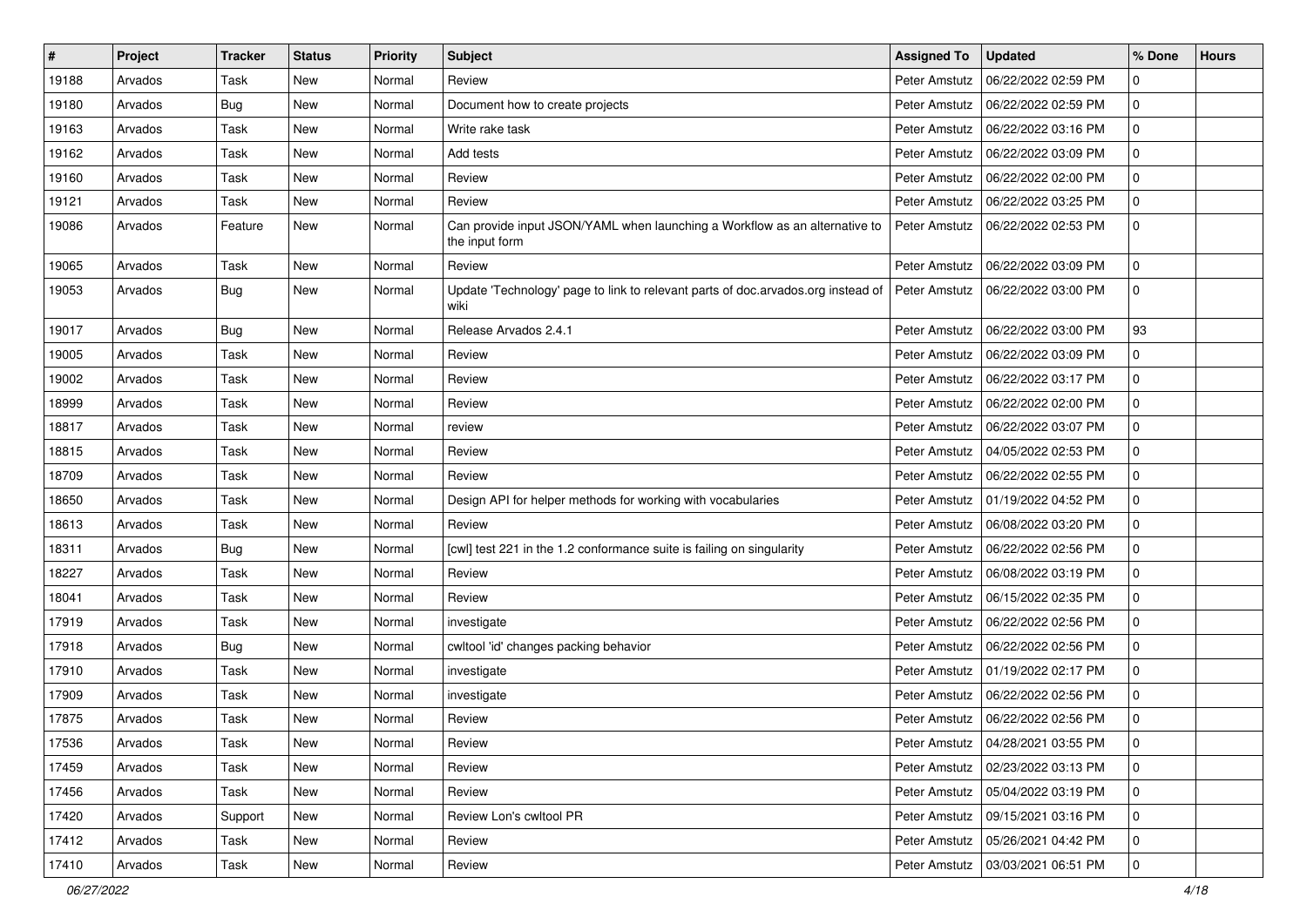| $\#$  | Project | <b>Tracker</b> | <b>Status</b> | <b>Priority</b> | <b>Subject</b>                                                                                                        | <b>Assigned To</b> | <b>Updated</b>                      | % Done       | <b>Hours</b> |
|-------|---------|----------------|---------------|-----------------|-----------------------------------------------------------------------------------------------------------------------|--------------------|-------------------------------------|--------------|--------------|
| 17320 | Arvados | Support        | New           | Normal          | Explain what additonal configuration is needed for provision.sh to go to<br>production                                | Peter Amstutz      | 05/26/2021 04:42 PM                 | 0            |              |
| 17274 | Arvados | Story          | New           | Normal          | Add "viewer.commonwl.org" DNS alias                                                                                   | Peter Amstutz      | 02/24/2021 07:45 PM                 | $\mathbf 0$  |              |
| 17073 | Arvados | Bug            | New           | Normal          | Permission links originating from users should only update that user                                                  | Peter Amstutz      | 02/02/2021 06:32 PM                 | $\Omega$     |              |
| 16964 | Arvados | Task           | <b>New</b>    | Normal          | Review                                                                                                                | Peter Amstutz      | 07/15/2021 06:55 PM                 | 0            |              |
| 16881 | Arvados | Task           | <b>New</b>    | Normal          | Review                                                                                                                | Peter Amstutz      | 03/17/2021 03:58 PM                 | $\mathbf 0$  |              |
| 16879 | Arvados | Task           | New           | Normal          | Review                                                                                                                | Peter Amstutz      | 09/23/2020 04:27 PM                 | $\Omega$     |              |
| 16768 | Arvados | Task           | New           | Normal          | Review                                                                                                                | Peter Amstutz      | 08/26/2020 08:17 PM                 | 0            |              |
| 16673 | Arvados | Support        | New           | Normal          | Document using OpenID Connect support for AAI                                                                         | Peter Amstutz      | 01/19/2021 06:29 PM                 | 0            |              |
| 16537 | Arvados | Task           | <b>New</b>    | Normal          | Review                                                                                                                | Peter Amstutz      | 08/26/2020 04:11 PM                 | 0            |              |
| 16414 | Arvados | Task           | New           | Normal          | Review                                                                                                                | Peter Amstutz      | 05/06/2020 04:09 PM                 | 0            |              |
| 16355 | Arvados | Task           | New           | Normal          | Review                                                                                                                | Peter Amstutz      | 06/17/2020 03:48 PM                 | $\mathbf{0}$ |              |
| 16271 | Arvados | Task           | New           | Normal          | Review                                                                                                                | Peter Amstutz      | 03/25/2020 03:21 PM                 | $\mathbf 0$  |              |
| 15666 | Arvados | Task           | New           | Normal          | Review                                                                                                                | Peter Amstutz      | 07/06/2021 09:25 PM                 | $\Omega$     |              |
| 15553 | Arvados | Task           | New           | Normal          | Review                                                                                                                | Peter Amstutz      | 07/06/2021 09:12 PM                 | $\mathbf 0$  |              |
| 14954 | Arvados | Task           | New           | Normal          | Review                                                                                                                | Peter Amstutz      | 07/06/2021 09:09 PM                 | $\mathbf 0$  |              |
| 13289 | Arvados | Task           | New           | Normal          | Investigate                                                                                                           | Peter Amstutz      | 07/06/2021 09:14 PM                 | $\mathbf{0}$ |              |
| 13096 | Arvados | Story          | New           | Normal          | Investigate packrat to lock down R package dependencies                                                               | Peter Amstutz      | 07/06/2021 09:15 PM                 | 0            |              |
| 12609 | Arvados | Task           | New           | Normal          | Diagnose                                                                                                              | Peter Amstutz      | 09/12/2018 04:55 PM                 | 0            |              |
| 12527 | Arvados | Story          | New           | Normal          | [Composer] Refactor to separate vendor-specific pieces and all them to be<br>replaced                                 | Peter Amstutz      | 07/06/2021 09:11 PM                 | $\Omega$     |              |
| 12067 | Arvados | Task           | <b>New</b>    | Normal          | Instrumentation                                                                                                       | Peter Amstutz      | 07/06/2021 09:21 PM                 | $\mathbf 0$  |              |
| 19184 | Arvados | Task           | In Progress   | Normal          | Review 19166-gateway-tunnel                                                                                           | Peter Amstutz      | 06/24/2022 08:27 PM                 | 0            |              |
| 19143 | Arvados | Bug            | In Progress   | Normal          | Display 'Workflow' records in the Project listing                                                                     | Peter Amstutz      | 06/22/2022 03:09 PM                 | 33           |              |
| 16583 | Arvados | Feature        | In Progress   | Normal          | Can programmatically distinguish between final outputs (results of top-level<br>containers) and intermediate outputs. | Peter Amstutz      | 06/22/2022 03:16 PM                 | 33           |              |
| 15753 | Arvados | Task           | In Progress   | Normal          | Review 15660-aws-spot-doc                                                                                             | Peter Amstutz      | 10/29/2019 08:43 PM                 | $\mathbf 0$  |              |
| 15263 | Arvados | Task           | In Progress   | Normal          | Review 14931-custom-tags                                                                                              | Peter Amstutz      | 06/03/2019 03:41 PM                 | 0            |              |
| 14948 | Arvados | Task           | In Progress   | Normal          | Update install docs                                                                                                   |                    | Peter Amstutz   07/06/2021 09:25 PM | 0            |              |
| 14693 | Arvados | Bug            | In Progress   | Normal          | [arvbox] runsv fatal: unable to lock supervise/lock                                                                   |                    | Peter Amstutz   05/12/2019 09:29 PM | $\mathbf 0$  |              |
| 13766 | Arvados | <b>Bug</b>     | In Progress   | Normal          | [API] bug in libyaml / Pysch used by API server to parse yaml                                                         | Peter Amstutz      | 07/06/2021 09:26 PM                 | 50           |              |
| 13351 | Arvados | <b>Bug</b>     | In Progress   | Normal          | Benchmark container request creation and see if there are opportunities for<br>optimization                           | Peter Amstutz      | 07/06/2021 09:14 PM                 | 0            |              |
| 13343 | Arvados | <b>Bug</b>     | In Progress   | Normal          | arvbox warn if running as root or on OS X                                                                             |                    | Peter Amstutz   07/06/2021 09:14 PM | 100          |              |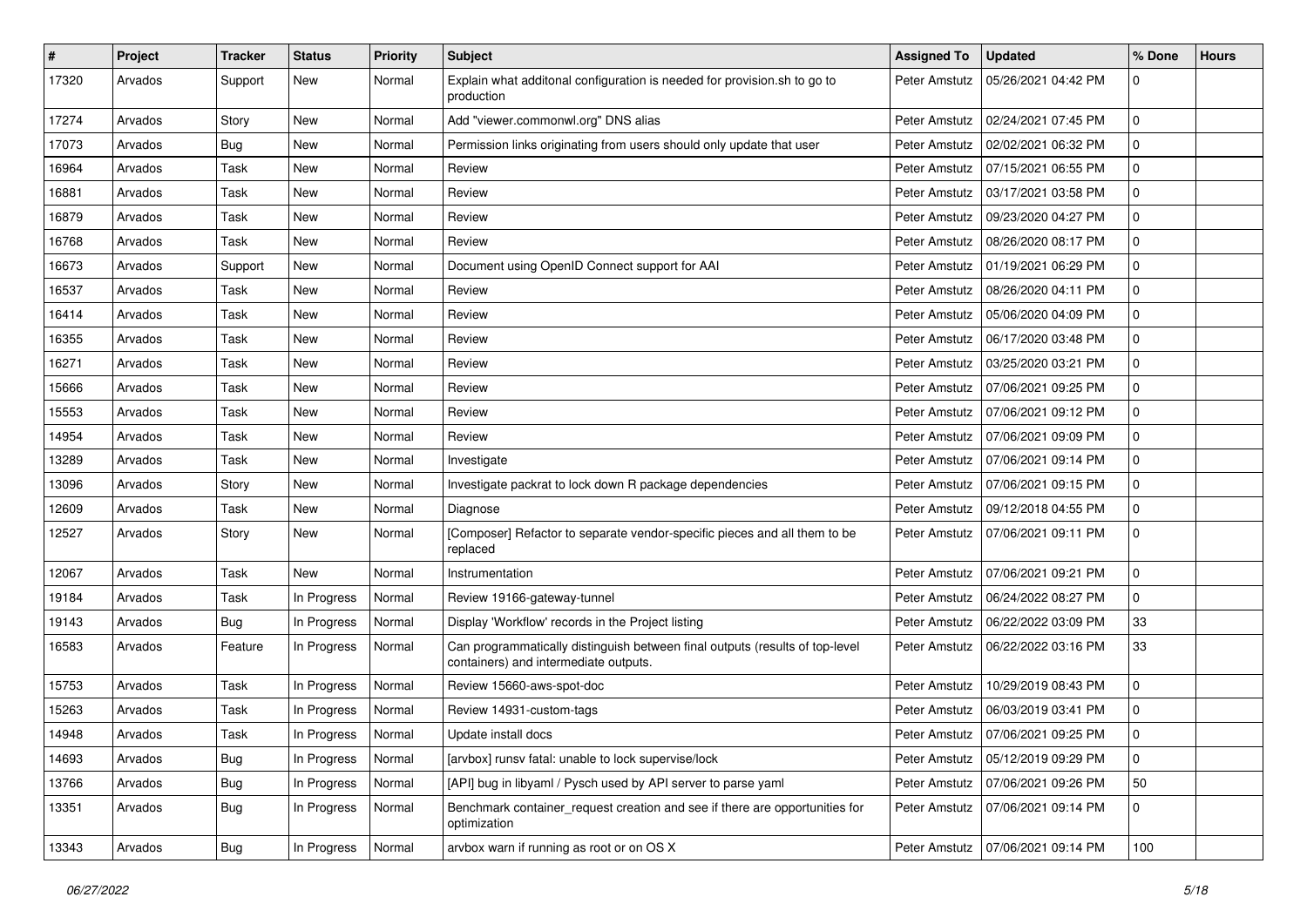| $\sharp$ | Project  | <b>Tracker</b> | <b>Status</b> | <b>Priority</b> | <b>Subject</b>                                                                                                                 | <b>Assigned To</b>  | <b>Updated</b>                      | % Done         | <b>Hours</b> |
|----------|----------|----------------|---------------|-----------------|--------------------------------------------------------------------------------------------------------------------------------|---------------------|-------------------------------------|----------------|--------------|
| 12990    | Arvados  | <b>Bug</b>     | In Progress   | Normal          | [FUSE] Access shared/ is inefficient                                                                                           | Peter Amstutz       | 07/06/2021 09:22 PM                 | 0              |              |
| 12588    | Arvados  | Task           | In Progress   | Normal          | Review                                                                                                                         | Peter Amstutz       | 07/06/2021 09:11 PM                 | 0              |              |
| 8462     | Arvados  | Task           | In Progress   | Normal          | Review 8388-events-terminate                                                                                                   | Peter Amstutz       | 07/07/2021 06:25 PM                 | 0              |              |
| 17368    | Arvados  | Task           | Feedback      | Normal          | 10. Deploy RC to su92l                                                                                                         | Peter Amstutz       | 03/03/2021 06:03 PM                 | 0              |              |
| 2984     | Tapestry | Feature        | <b>New</b>    | Normal          | hard-code link to personalgenomes.org/people                                                                                   | Phil Hodgson        | 06/06/2014 09:31 AM                 | 0              |              |
| 2980     | Tapestry | <b>Bug</b>     | New           | Normal          | attempting to authorize a disabled page should not redirect                                                                    | Phil Hodgson        | 06/06/2014 08:49 AM                 | 0              |              |
| 2966     | Tapestry | Task           | New           | Normal          | Consider a section option for Absolute Pitch Survey                                                                            | Phil Hodgson        | 06/04/2014 12:59 PM                 | 0              |              |
| 2850     | Tapestry | Story          | New           | Normal          | Comprehensive "Sectioning" of Tapestry                                                                                         | Phil Hodgson        | 06/20/2014 05:24 PM                 | 33             |              |
| 2552     | Tapestry | Story          | <b>New</b>    | Normal          | Configurable mini-consent form and validations                                                                                 | Phil Hodgson        | 06/10/2014 10:28 AM                 | 0              |              |
| 2544     | Tapestry | Story          | <b>New</b>    | Normal          | The "site override" feature is tested                                                                                          | Phil Hodgson        | 04/07/2014 01:02 PM                 | 0              |              |
| 2427     | Tapestry | Task           | New           | Normal          | write functional tests                                                                                                         | Phil Hodgson        | 03/24/2014 01:16 PM                 | 0              |              |
| 2426     | Tapestry | Task           | New           | Normal          | write unit tests                                                                                                               | Phil Hodgson        | 03/24/2014 01:16 PM                 | 0              |              |
| 2425     | Tapestry | Task           | <b>New</b>    | Normal          | write functional tests                                                                                                         | Phil Hodgson        | 06/30/2014 02:27 PM                 | 0              |              |
| 2424     | Tapestry | Task           | New           | Normal          | write unit tests                                                                                                               | Phil Hodgson        | 06/30/2014 02:27 PM                 | 0              |              |
| 3257     | Arvados  | Bug            | In Progress   | Normal          | [Workbench] Hard to find user agreement after it has been signed                                                               | Phil Hodgson        | 08/01/2014 02:56 PM                 | 67             |              |
| 9044     | Arvados  | Story          | New           | Normal          | [Crunch2] [Workbench] Browse and show tools using the GA4GH tool registry<br>API                                               | Radhika<br>Chippada | 02/06/2020 06:51 PM                 | 0              |              |
| 10740    | Arvados  | Task           | In Progress   | Normal          | Review 10705-state-transition-error                                                                                            | Radhika<br>Chippada | 07/07/2021 06:21 PM                 | 0              |              |
| 16062    | Arvados  | Support        | <b>New</b>    | Normal          | Record demo videos                                                                                                             | Sarah Zaranek       | 03/29/2021 02:01 PM                 | 0              |              |
| 16055    | Arvados  | Support        | <b>New</b>    | Normal          | User guide updated                                                                                                             | Sarah Zaranek       | 06/17/2020 04:50 PM                 | 0              |              |
| 17168    | Arvados  | <b>Bug</b>     | In Progress   | Normal          | Add some basic documentation about wb2 to user guide                                                                           |                     | Sarah Zaranek   11/30/2020 09:28 PM | 0              |              |
| 16058    | Arvados  | Support        | In Progress   | Normal          | dev.arvados.org wiki                                                                                                           |                     | Sarah Zaranek   03/17/2021 03:58 PM | 0              |              |
| 16501    | Arvados  | Task           | Feedback      | Normal          | 9. Run bam-to-vcf pipeline on playground                                                                                       |                     | Sarah Zaranek   06/10/2020 09:25 PM | 0              |              |
| 19117    | Arvados  | Task           | New           | Normal          | Review                                                                                                                         |                     | Stephen Smith   06/22/2022 02:53 PM | 0              |              |
| 19064    | Arvados  | Task           | <b>New</b>    | Normal          | Review                                                                                                                         | Stephen Smith       | 06/22/2022 03:00 PM                 | 0              |              |
| 19000    | Arvados  | Task           | New           | Normal          | Review                                                                                                                         | Stephen Smith       | 06/22/2022 01:58 PM                 | 0              |              |
| 18968    | Arvados  | Story          | New           | Normal          | Should be able to pick directories within collections                                                                          |                     | Stephen Smith   06/22/2022 02:59 PM | 0              |              |
| 16070    | Arvados  | Feature        | New           | Normal          | [Process view] Process command line view mangled with backslash quoting, no Stephen Smith   06/22/2022 02:59 PM<br>line breaks |                     |                                     | $\overline{0}$ |              |
| 19187    | Arvados  | Task           | In Progress   | Normal          | Review 19079-dual-mode-nav-links                                                                                               |                     | Stephen Smith   06/23/2022 06:17 PM | $\mathbf 0$    |              |
| 19079    | Arvados  | Feature        | In Progress   | Normal          | Need to be able to open links from advance search in new tab                                                                   |                     | Stephen Smith   06/23/2022 08:12 PM | $\mathbf 0$    |              |
| 18979    | Arvados  | <b>Bug</b>     | In Progress   | Normal          | Missing VM login, user names not rendered                                                                                      | Stephen Smith       | 06/22/2022 03:09 PM                 | 0              |              |
| 16073    | Arvados  | Feature        | In Progress   | Normal          | [Process view] Panels for inputs and outputs                                                                                   |                     | Stephen Smith   06/22/2022 03:17 PM | $\mathsf{O}$   |              |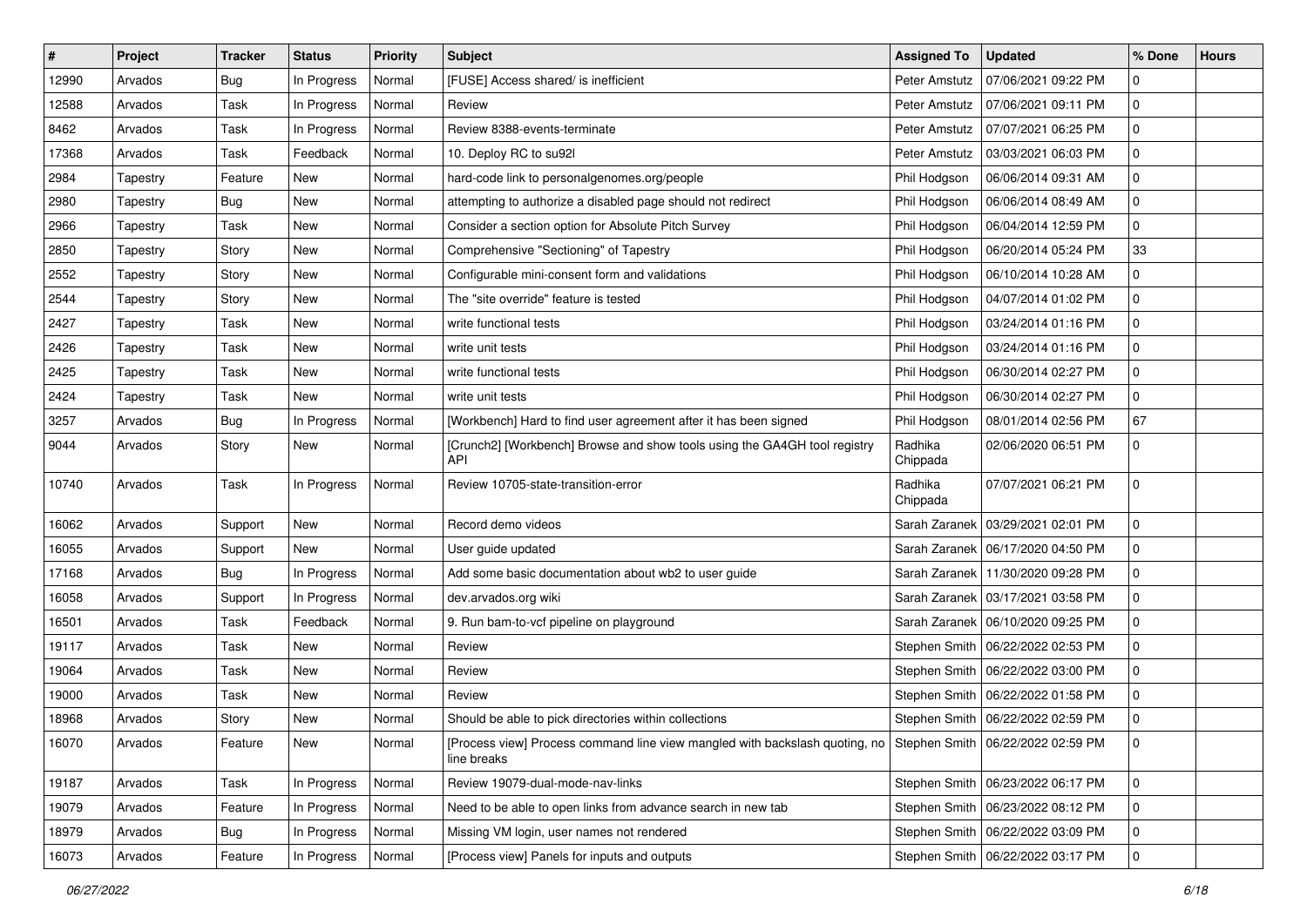| $\vert$ # | Project  | <b>Tracker</b> | <b>Status</b> | Priority | <b>Subject</b>                                                                                                         | <b>Assigned To</b> | <b>Updated</b>      | % Done      | <b>Hours</b> |
|-----------|----------|----------------|---------------|----------|------------------------------------------------------------------------------------------------------------------------|--------------------|---------------------|-------------|--------------|
| 19211     | Arvados  | Task           | New           | Normal   | Review                                                                                                                 | Tom Clegg          | 06/22/2022 03:38 PM | 0           |              |
| 19209     | Arvados  | Task           | <b>New</b>    | Normal   | Review                                                                                                                 | Tom Clegg          | 06/22/2022 03:39 PM | 0           |              |
| 19207     | Arvados  | Task           | New           | Normal   | Review                                                                                                                 | Tom Clegg          | 06/22/2022 03:38 PM | 0           |              |
| 19191     | Arvados  | Task           | New           | Normal   | Review                                                                                                                 | Tom Clegg          | 06/22/2022 02:59 PM | 0           |              |
| 17344     | Arvados  | Story          | <b>New</b>    | Normal   | [boot] Make arvados-server-easy package suitable for demo use case                                                     | Tom Clegg          | 07/06/2021 09:12 PM | $\mathbf 0$ |              |
| 17185     | Arvados  | Feature        | New           | Normal   | [adc] add broken node metrics                                                                                          | Tom Clegg          | 04/28/2021 01:37 PM | 0           |              |
| 16764     | Arvados  | Task           | New           | Normal   | Review                                                                                                                 | Tom Clegg          | 01/19/2021 06:29 PM | 0           |              |
| 16552     | Arvados  | Story          | New           | Normal   | "arvados-server init" can get TLS certificates from Let's Encrypt                                                      | Tom Clegg          | 11/05/2021 03:15 PM | 0           |              |
| 16546     | Arvados  | Task           | New           | Normal   | Review                                                                                                                 | Tom Clegg          | 07/06/2021 09:11 PM | 0           |              |
| 16161     | Arvados  | Feature        | <b>New</b>    | Normal   | easy aggregate metrics with prometheus                                                                                 | Tom Clegg          | 09/09/2020 05:33 PM | $\mathbf 0$ |              |
| 15912     | Arvados  | Task           | New           | Normal   | Review                                                                                                                 | Tom Clegg          | 07/06/2021 09:12 PM | 0           |              |
| 15505     | Arvados  | Task           | New           | Normal   | Review                                                                                                                 | Tom Clegg          | 07/06/2021 09:12 PM | 0           |              |
| 13388     | Arvados  | Feature        | New           | Normal   | [Epic] Zero-downtime upgrade                                                                                           | Tom Clegg          | 07/06/2021 09:10 PM | 0           |              |
| 13355     | Arvados  | Task           | <b>New</b>    | Normal   | Review                                                                                                                 | Tom Clegg          | 02/12/2020 04:31 PM | $\mathbf 0$ |              |
| 11679     | Arvados  | Bug            | <b>New</b>    | Normal   | [Workbench] Logs containers with undefined exit code                                                                   | Tom Clegg          | 07/06/2021 09:22 PM | $\mathbf 0$ |              |
| 11571     | Arvados  | Task           | New           | Normal   | Review                                                                                                                 | Tom Clegg          | 07/06/2021 09:17 PM | $\mathbf 0$ |              |
| 10073     | Arvados  | Task           | New           | Normal   | Transition plan                                                                                                        | Tom Clegg          | 07/07/2021 06:23 PM | 0           |              |
| 10046     | Arvados  | Task           | <b>New</b>    | Normal   | rails systemd unit or nginx config                                                                                     | Tom Clegg          | 07/07/2021 06:23 PM | $\mathbf 0$ |              |
| 9158      | Arvados  | Task           | New           | Normal   | Skip expensive setup/teardown, too                                                                                     | Tom Clegg          | 07/07/2021 06:25 PM | $\Omega$    |              |
| 9026      | Tapestry | Task           | New           | Normal   | Retrieve coverage metadata from get-evidence jobs                                                                      | Tom Clegg          | 04/20/2016 08:19 PM | $\mathbf 0$ |              |
| 8796      | Tapestry | Task           | New           | Normal   | Poll arvados for finished pipelines, resolve/reject relevant ArvadosJob                                                | Tom Clegg          | 03/24/2016 06:48 PM | 0           |              |
| 8794      | Tapestry | Task           | New           | Normal   | Notify user that transfer has been initiated                                                                           | Tom Clegg          | 03/24/2016 06:47 PM | 0           |              |
| 8126      | Arvados  | Task           | <b>New</b>    | Normal   | Review                                                                                                                 | Tom Clegg          | 07/07/2021 06:27 PM | $\mathbf 0$ |              |
| 6915      | Tapestry | Task           | New           | Normal   | review 6914-prepopulate-twin-recontact-fields-when-reconsenting                                                        | Tom Clegg          | 08/05/2015 09:38 PM | 0           |              |
| 6127      | Arvados  | Task           | New           | Normal   | Preserve template goal through login->UA->profile->back-to-work process, and<br>then convert template to instance goal | Tom Clegg          | 07/07/2021 06:29 PM | 0           |              |
| 6126      | Arvados  | Task           | <b>New</b>    | Normal   | Decide URL and advice for appropriate next step when in "pipeline goal" mode                                           | Tom Clegg          | 07/07/2021 06:29 PM | 0           |              |
| 6125      | Arvados  | Task           | New           | Normal   | Enter goal mode when hitting Run on a pipeline template                                                                | Tom Clegg          | 07/07/2021 06:29 PM | $\mathbf 0$ |              |
| 6124      | Arvados  | Task           | New           | Normal   | Add "goal mode" infrastructure                                                                                         | Tom Clegg          | 07/07/2021 06:29 PM | $\mathbf 0$ |              |
| 5938      | Arvados  | Task           | New           | Normal   | Handle normal container startup and shutdown races without logging an<br>error/notice or missing the first interval    | Tom Clegg          | 07/07/2021 06:30 PM | $\mathbf 0$ |              |
| 5862      | Arvados  | Task           | New           | Normal   | Fill in component params from pipeline params in a-r-p-i                                                               | Tom Clegg          | 02/14/2017 08:00 PM | $\mathbf 0$ |              |
| 5861      | Arvados  | Task           | New           | Normal   | Allow editing pipeline parameters in workbench                                                                         | Tom Clegg          | 02/14/2017 08:00 PM | $\mathbf 0$ |              |
| 5860      | Arvados  | Task           | New           | Normal   | Provide detail about expected information/presentation                                                                 | Tom Clegg          | 07/06/2021 09:26 PM | 0           |              |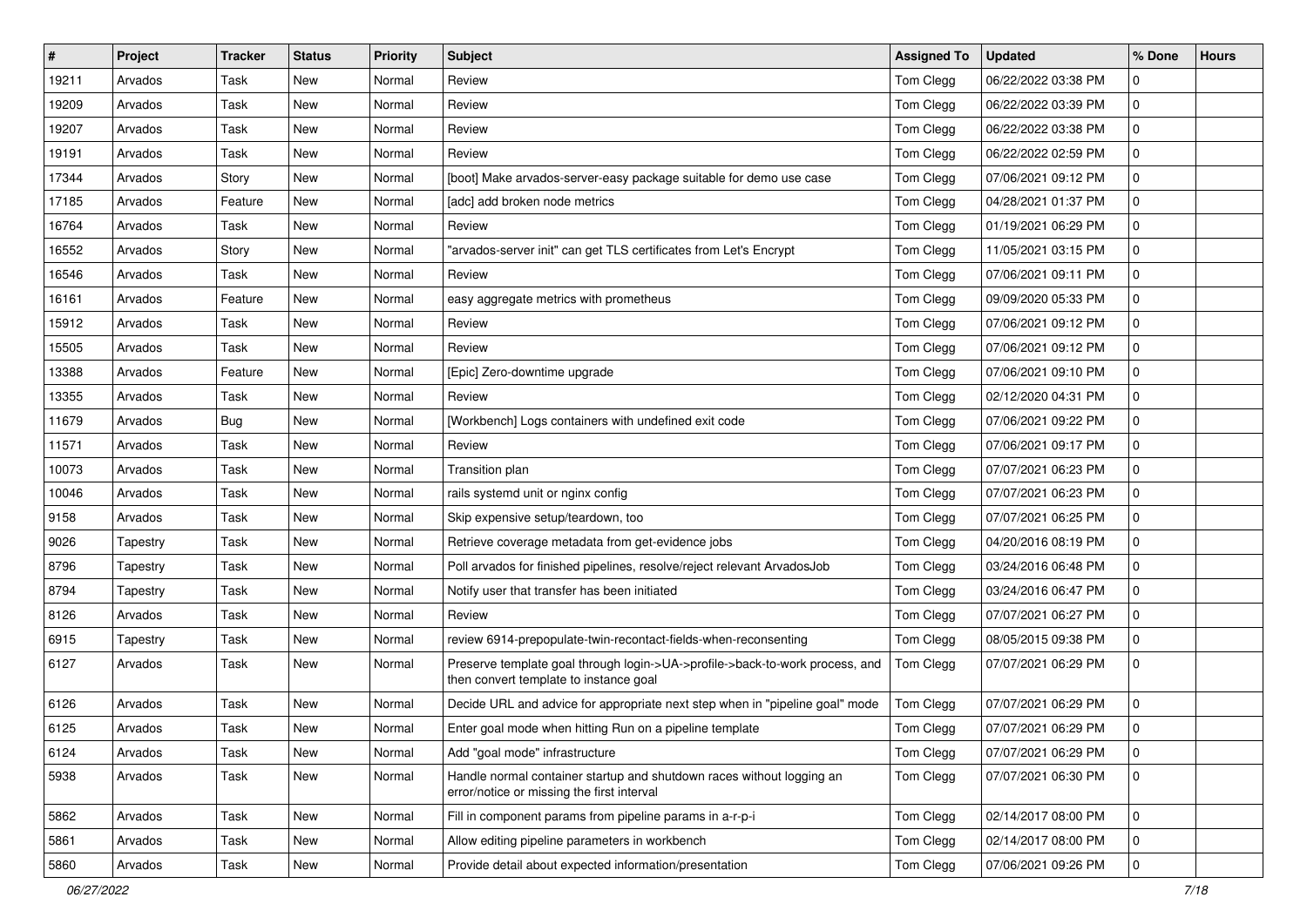| $\pmb{\#}$ | Project             | <b>Tracker</b> | <b>Status</b> | Priority | <b>Subject</b>                                                                                      | <b>Assigned To</b> | <b>Updated</b>      | % Done       | <b>Hours</b> |
|------------|---------------------|----------------|---------------|----------|-----------------------------------------------------------------------------------------------------|--------------------|---------------------|--------------|--------------|
| 5853       | Arvados             | Task           | <b>New</b>    | Normal   | Document pipeline parameters API                                                                    | Tom Clegg          | 02/14/2017 08:00 PM | 0            |              |
| 5560       | Arvados             | Bug            | New           | Normal   | [DRAFT] [API] Good API for accessing the old_ and new_attributes in Logs<br>table properties column | Tom Clegg          | 07/07/2021 06:30 PM | 0            |              |
| 5523       | Arvados             | <b>Bug</b>     | <b>New</b>    | Normal   | [Crunch] crunchstat should not report errors during normal timing races                             | Tom Clegg          | 07/07/2021 06:30 PM | 50           |              |
| 5454       | Arvados             | Task           | <b>New</b>    | Normal   | Prototype keep-to-s3 gateway                                                                        | Tom Clegg          | 02/13/2019 06:04 PM | 0            |              |
| 4611       | Arvados             | Task           | <b>New</b>    | Normal   | Update doc to match current plans                                                                   | Tom Clegg          | 03/09/2017 09:54 PM | 0            |              |
| 4456       | Arvados             | Feature        | <b>New</b>    | Normal   | [Workbench] Provide more feedback about when a queued job is likely to start.                       | Tom Clegg          | 07/06/2021 09:26 PM | 0            |              |
| 3304       | Arvados             | Story          | New           | Normal   | [Workbench] Add checkboxes to multi-type chooser modal to filter by object<br>type                  | Tom Clegg          | 08/27/2014 07:05 AM | 0            |              |
| 3192       | Arvados             | Task           | <b>New</b>    | Normal   | Clarify requirements/implementation                                                                 | Tom Clegg          | 03/09/2017 09:35 PM | 0            |              |
| 3189       | Arvados             | Task           | <b>New</b>    | Normal   | [Blocker] Clarify design/requirements                                                               | Tom Clegg          | 10/03/2014 04:52 PM | 0            |              |
| 1490       | GET-Evidence        | Support        | <b>New</b>    | Normal   | <b>GeneTests</b>                                                                                    | Tom Clegg          | 08/27/2013 01:29 AM | 0            |              |
| 1471       | Tapestry            | Bug            | <b>New</b>    | Normal   | Researcher > Kits table content loads very slowly                                                   | Tom Clegg          | 10/28/2013 04:46 PM | 0            |              |
| 1104       | <b>GET-Evidence</b> | Bug            | New           | Normal   | Division by zero warning when computing progress percentage                                         | Tom Clegg          | 08/18/2012 06:45 PM | 0            |              |
| 519        | GET-Evidence        | Feature        | <b>New</b>    | Normal   | Use "BED" / "BED Detail" format instead of GFF                                                      | Tom Clegg          | 02/16/2011 02:53 PM | 0            |              |
| 518        | GET-Evidence        | <b>Bug</b>     | New           | Normal   | Handle "data set is no longer public" during import genomes                                         | Tom Clegg          | 02/16/2011 02:54 PM | 0            |              |
| 517        | GET-Evidence        | Feature        | <b>New</b>    | Normal   | Genome links should indicate which data set(s) actually support the variant call                    | Tom Clegg          | 02/15/2011 03:17 PM | 0            |              |
| 515        | GET-Evidence        | Bug            | <b>New</b>    | Normal   | 'Undefined' notices                                                                                 | Tom Clegg          | 02/15/2011 03:17 PM | 0            |              |
| 514        | GET-Evidence        | Bug            | New           | Normal   | ereg Deprecated in PHP 5.3.0                                                                        | Tom Clegg          | 02/15/2011 03:17 PM | 0            |              |
| 509        | GET-Evidence        | Bug            | New           | Normal   | Clean up runt variants imported by PharmGKB                                                         | Tom Clegg          | 02/16/2011 02:54 PM | 0            |              |
| 507        | GET-Evidence        | Feature        | <b>New</b>    | Normal   | Report of insufficiently evaluated variants meeting autoscore thresholds                            | Tom Clegg          | 02/16/2011 02:54 PM | 0            |              |
| 506        | GET-Evidence        | <b>Bug</b>     | <b>New</b>    | Normal   | Standardize gene names (correctly)                                                                  | Tom Clegg          | 02/16/2011 02:45 PM | 0            |              |
| 504        | GET-Evidence        | Bug            | <b>New</b>    | Low      | Import aachanges containing periods (eg. HGC6.3-N156S)                                              | Tom Clegg          | 02/15/2011 03:17 PM | 0            |              |
| 503        | GET-Evidence        | Bug            | <b>New</b>    | Normal   | Import aachanges starting with termination (eg. METTL8-X379R)                                       | Tom Clegg          | 02/15/2011 03:17 PM | 0            |              |
| 502        | GET-Evidence        | Feature        | New           | Normal   | Update PGP2,3,5,7,8,10 on snp.med and evidence.PG                                                   | Tom Clegg          | 02/16/2011 02:55 PM | 0            |              |
| 501        | GET-Evidence        | Feature        | <b>New</b>    | Normal   | GWAS - mark existing "not reviewed" variants as "pathogenic"                                        | Tom Clegg          | 02/16/2011 02:55 PM | 0            |              |
| 500        | GET-Evidence        | Bug            | New           | Normal   | Trait-o-matic GET-E importer "AttributeError: 'tuple' object has no attribute<br>'remove'"          | Tom Clegg          | 11/07/2012 10:46 AM | 0            |              |
| 499        | GET-Evidence        | Feature        | New           | Normal   | Merge rsids and AA-variant pages                                                                    | Tom Clegg          | 02/16/2011 02:55 PM | $\mathbf 0$  |              |
| 498        | GET-Evidence        | Feature        | New           | Normal   | Show nucleotide positions for all dbSNP-keyed variants                                              | Tom Clegg          | 02/16/2011 02:56 PM | $\mathbf 0$  |              |
| 497        | GET-Evidence        | Feature        | New           | Low      | Import and process raw reads for YRI trio data                                                      | Tom Clegg          | 02/16/2011 02:28 PM | $\mathsf{O}$ |              |
| 496        | GET-Evidence        | Feature        | New           | Low      | Import and process raw reads for Jay Flatley genome                                                 | Tom Clegg          | 02/16/2011 02:28 PM | $\mathbf 0$  |              |
| 495        | GET-Evidence        | Bug            | New           | Normal   | Allele frequency missing for rs41281314                                                             | Tom Clegg          | 02/15/2011 03:17 PM | 0            |              |
| 494        | GET-Evidence        | Bug            | New           | Normal   | Warning about automatic logout                                                                      | Tom Clegg          | 02/16/2011 02:58 PM | $\mathbf 0$  |              |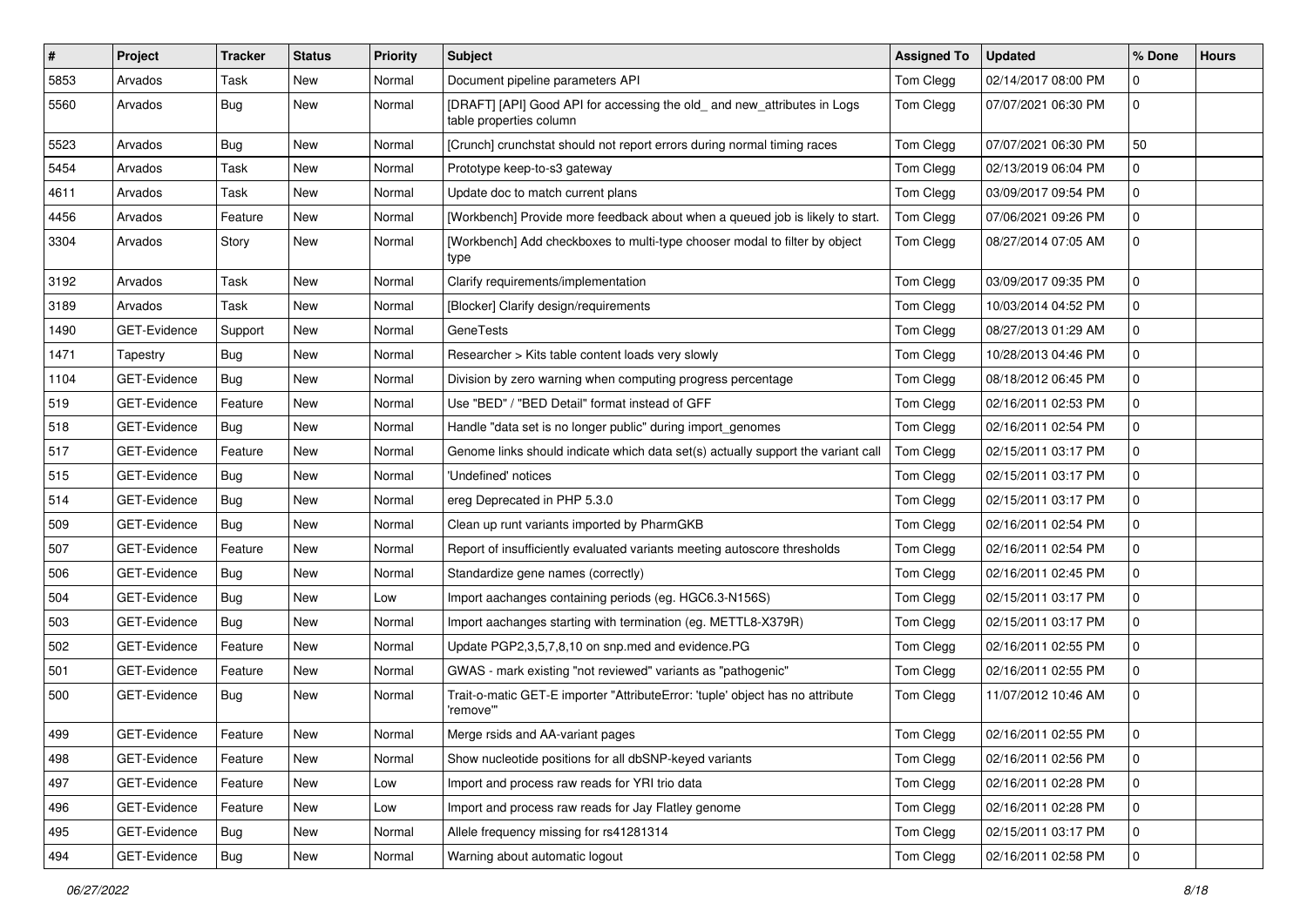| #     | Project             | <b>Tracker</b> | <b>Status</b> | Priority | <b>Subject</b>                                                                                                                               | <b>Assigned To</b> | <b>Updated</b>      | % Done         | <b>Hours</b> |
|-------|---------------------|----------------|---------------|----------|----------------------------------------------------------------------------------------------------------------------------------------------|--------------------|---------------------|----------------|--------------|
| 493   | <b>GET-Evidence</b> | Feature        | New           | Normal   | Variant and Gene Removal                                                                                                                     | Tom Clegg          | 02/15/2011 03:17 PM | 0              |              |
| 488   | GET-Evidence        | Feature        | <b>New</b>    | Normal   | Allow non-nsSNP variants                                                                                                                     | Tom Clegg          | 02/16/2011 02:56 PM | 0              |              |
| 486   | <b>GET-Evidence</b> | Feature        | <b>New</b>    | Normal   | support publications without PMIDs (other namespaces? original contributions?<br>OWW?)                                                       | Tom Clegg          | 02/16/2011 02:56 PM | 0              |              |
| 485   | <b>GET-Evidence</b> | Feature        | <b>New</b>    | Normal   | Don't let users add variant pages for genes that aren't in knownGene                                                                         | Tom Clegg          | 02/16/2011 02:32 PM | 0              |              |
| 484   | GET-Evidence        | Feature        | New           | Normal   | Figure out better solution to HNF1A-Ser574Gly (genomes) vs.<br>HNF1A-Gly574Ser (omim)                                                        | Tom Clegg          | 02/16/2011 02:56 PM | 0              |              |
| 483   | GET-Evidence        | Feature        | <b>New</b>    | Normal   | Handle/prevent edit conflicts more effectively                                                                                               | Tom Clegg          | 02/16/2011 02:56 PM | 0              |              |
| 482   | <b>GET-Evidence</b> | Feature        | New           | Normal   | add "affects self (hom or dominant)" checkbox (vs "affects offspring") on result<br>page                                                     | Tom Clegg          | 02/16/2011 02:57 PM | 0              |              |
| 481   | <b>GET-Evidence</b> | Feature        | New           | Normal   | Test Internet Explorer, possibly use Chrome Frame to make editing features<br>work in IE                                                     | Tom Clegg          | 02/16/2011 02:57 PM | 0              |              |
| 479   | <b>GET-Evidence</b> | Bug            | <b>New</b>    | Normal   | NSF-Lys702Asn shows wrong hapmap frequency                                                                                                   | Tom Clegg          | 02/16/2011 02:57 PM | 0              |              |
| 478   | <b>GET-Evidence</b> | Bug            | New           | Normal   | Keep "overall odds ratio" updated when editing individual sets of OR figures                                                                 | Tom Clegg          | 02/15/2011 03:17 PM | 0              |              |
| 476   | GET-Evidence        | Feature        | New           | Low      | allow "lab members" group to upload/view publication PDFs                                                                                    | Tom Clegg          | 02/16/2011 02:22 PM | 0              |              |
| 451   | longupload          | Bug            | New           | Normal   | handle xmlhttprequest timeouts gracefully                                                                                                    | Tom Clegg          | 01/13/2011 07:04 PM | 0              |              |
| 19205 | Arvados             | Story          | In Progress   | Normal   | In Go services, monitor request times and record when they continue<br>processing after client disconnects, or exceed a maximum request time | Tom Clegg          | 06/23/2022 09:54 PM | 0              |              |
| 19192 | Arvados             | Bug            | In Progress   | Normal   | WebDAVCache not performing as expected for S3 requests                                                                                       | Tom Clegg          | 06/22/2022 03:15 PM | 100            |              |
| 19166 | Arvados             | Feature        | In Progress   | Normal   | Container shell support for SLURM and LSF dispatchers                                                                                        | Tom Clegg          | 06/24/2022 08:27 PM | 0              |              |
| 19088 | Arvados             | Feature        | In Progress   | Normal   | Expose properties as S3 tags in keep-web                                                                                                     | Tom Clegg          | 06/24/2022 02:15 PM | 0              |              |
| 19081 | Arvados             | Bug            | In Progress   | Normal   | Possible bug passing cmd line arguments with spaces to singularity                                                                           | Tom Clegg          | 06/22/2022 03:20 PM | 100            |              |
| 18512 | Arvados             | Task           | In Progress   | Normal   | Review 18488-nonblocking-advisory-lock                                                                                                       | Tom Clegg          | 12/02/2021 04:59 PM | 0              |              |
| 18291 | Arvados             | Task           | In Progress   | Normal   | Review 18287-external-url-defaults                                                                                                           | Tom Clegg          | 10/22/2021 07:19 PM | 0              |              |
| 17805 | Arvados             | Feature        | In Progress   | Normal   | [fuse] access containers and container_requests through by_id directory in<br>sitefs                                                         | Tom Clegg          | 12/08/2021 07:44 PM | 0              |              |
| 17699 | Arvados             | Story          | In Progress   | Normal   | Design new keepstore internal architecture that supports efficient streaming &<br>range requests                                             | Tom Clegg          | 09/28/2021 07:41 PM | 0              |              |
| 17669 | Arvados             | Task           | In Progress   | Normal   | Review                                                                                                                                       | Tom Clegg          | 12/07/2021 12:47 AM | 0              |              |
| 17556 | Arvados             | Task           | In Progress   | Normal   | Review 16997-sort-config-for-diff                                                                                                            | Tom Clegg          | 04/28/2021 03:32 PM | 0              |              |
| 17472 | Arvados             | Story          | In Progress   | Normal   | Architecture for displaying container metrics in workbench                                                                                   | Tom Clegg          | 12/16/2021 04:29 PM | $\overline{0}$ |              |
| 17209 | Arvados             | Feature        | In Progress   | Normal   | Controller forwards web requests to crunch worker nodes                                                                                      | Tom Clegg          | 05/11/2021 07:10 PM | 0              |              |
| 16888 | Arvados             | Bug            | In Progress   | Normal   | Federate container token cannot access resources on other clusters                                                                           | Tom Clegg          | 06/22/2022 03:25 PM | 0              |              |
| 16561 | Arvados             | Story          | In Progress   | Normal   | Add "Listen" to Services config                                                                                                              | Tom Clegg          | 06/24/2022 09:01 PM | 0              |              |
| 16322 | Arvados             | Task           | In Progress   | Normal   | Review 16048-reload-config                                                                                                                   | Tom Clegg          | 04/15/2020 02:23 PM | 0              |              |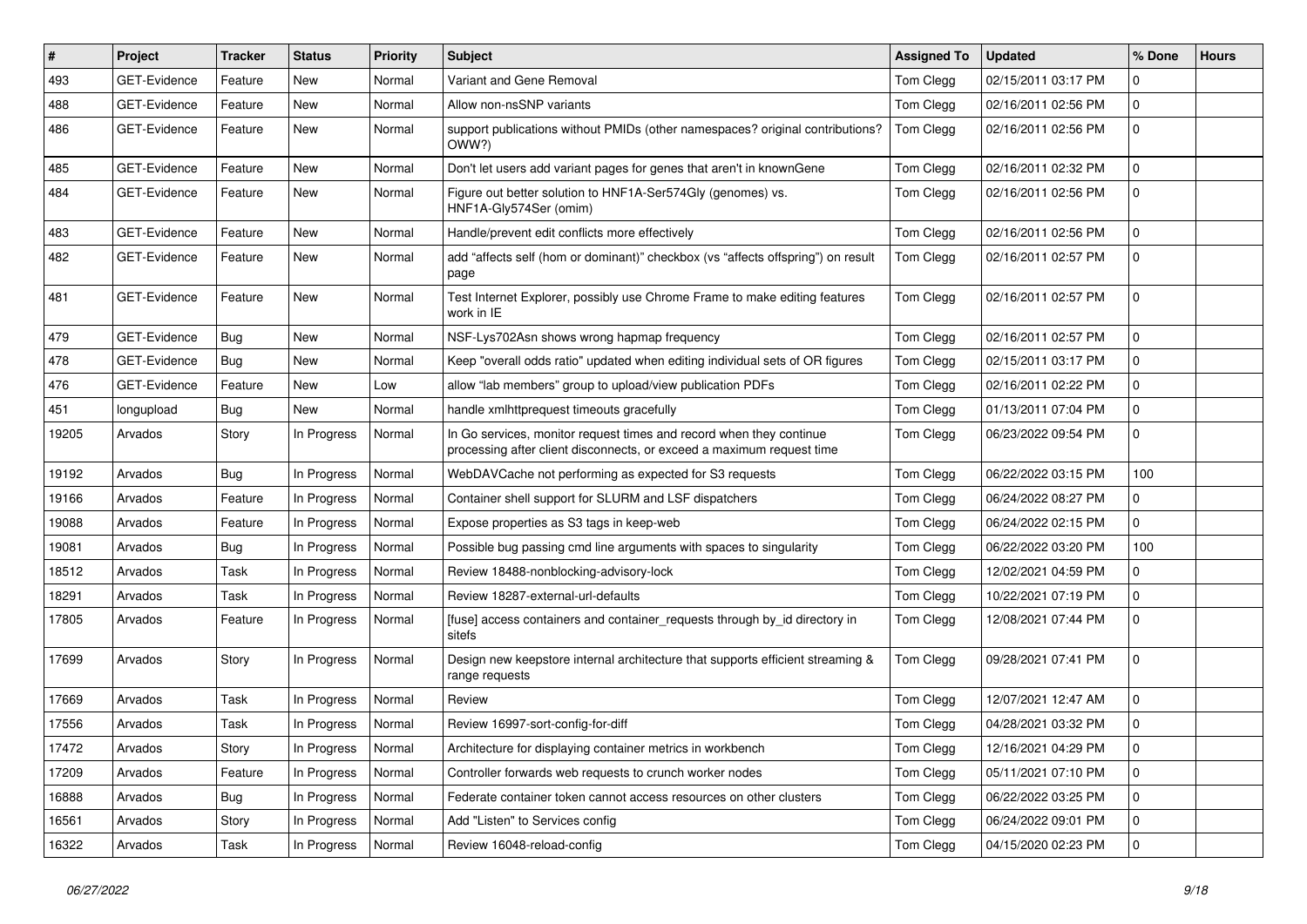| $\sharp$ | Project             | <b>Tracker</b> | <b>Status</b> | <b>Priority</b> | <b>Subject</b>                                                                                               | <b>Assigned To</b> | <b>Updated</b>      | % Done      | <b>Hours</b> |
|----------|---------------------|----------------|---------------|-----------------|--------------------------------------------------------------------------------------------------------------|--------------------|---------------------|-------------|--------------|
| 15459    | Arvados             | Task           | In Progress   | Normal          | Review 15003-real-configs-flagged-unknown                                                                    | Tom Clegg          | 07/10/2019 08:56 PM | 0           |              |
| 12308    | Arvados             | Story          | In Progress   | Normal          | [FUSE] Golang-based fuse driver                                                                              | Tom Clegg          | 10/07/2020 02:13 AM | 100         |              |
| 11460    | Arvados             | Bug            | In Progress   | Normal          | [SDK] avoid interfering with socket open/close - use pycurl sockoptfunction<br>instead of opensocketfunction | Tom Clegg          | 07/06/2021 09:23 PM | 0           |              |
| 11183    | Arvados             | Feature        | In Progress   | Normal          | [Deployment] Use consul to report health of services/components                                              | Tom Clegg          | 07/06/2021 09:11 PM | $\mathbf 0$ |              |
| 9541     | Arvados             | Feature        | In Progress   | Normal          | [Keep] Handle HEAD requests without allocating a data buffer                                                 | Tom Clegg          | 01/29/2020 03:10 PM | 0           |              |
| 9103     | Arvados             | Task           | In Progress   | Normal          | Skip collection performance tests in Python SDK suite                                                        | Tom Clegg          | 07/07/2021 06:25 PM | 0           |              |
| 9017     | Arvados             | Feature        | In Progress   | Normal          | [Tests] Make slow tests optional (e.g., run-tests.sh --short)                                                | Tom Clegg          | 07/07/2021 06:25 PM | 60          |              |
| 8707     | Tapestry            | Feature        | In Progress   | Normal          | Arvados job: download data from remote site into Keep                                                        | Tom Clegg          | 05/06/2019 05:04 PM | 100         |              |
| 8697     | Tapestry            | Feature        | In Progress   | Normal          | Check for finished download/processing jobs                                                                  | Tom Clegg          | 03/24/2016 06:48 PM | 0           |              |
| 8689     | Tapestry            | Feature        | In Progress   | Normal          | Trigger an arvados job to retrieve the data and import it into Keep                                          | Tom Clegg          | 04/21/2016 02:21 PM | 88          |              |
| 6924     | Tapestry            | Bug            | In Progress   | Normal          | Google survey participation link should work for newly created surveys, too                                  | Tom Clegg          | 08/06/2015 07:04 PM | 0           |              |
| 925      | <b>GET-Evidence</b> | Feature        | In Progress   | Normal          | Add EVS frequency data                                                                                       | Tom Clegg          | 05/16/2012 03:30 PM | 0           |              |
| 490      | <b>GET-Evidence</b> | Feature        | In Progress   | Normal          | Classify web-hits as relevant/not-relevant                                                                   | Tom Clegg          | 09/01/2011 07:16 PM | 80          |              |
| 426      | <b>GET-Evidence</b> | Feature        | In Progress   | Normal          | Use compute cloud for back-end processing                                                                    | Tom Clegg          | 04/08/2011 03:06 AM | 0           |              |
| 10830    | Arvados             | Feature        | New           | Normal          | [Workbench] Support array type input parameters to Workflows                                                 | <b>Tom Morris</b>  | 07/07/2021 06:21 PM | 0           |              |
| 10354    | Arvados             | Story          | New           | Normal          | Add varchar_pattern_ops to all relevant PostgreSQL UUID indexes                                              | <b>Tom Morris</b>  | 07/07/2021 06:22 PM | 0           |              |
| 9967     | Arvados             | Bug            | New           | Normal          | [keep-balance] Do not delete blocks referenced by collections with<br>replication desired=0                  | <b>Tom Morris</b>  | 07/07/2021 06:23 PM | $\mathbf 0$ |              |
| 9965     | Arvados             | Bug            | New           | Normal          | [CWL][Crunch][Crunch2] crunchrunner should ignore hidden directories when<br>uploading to keep               | <b>Tom Morris</b>  | 07/07/2021 06:23 PM | 0           |              |
| 9964     | Arvados             | Bug            | New           | Normal          | [CWL][Crunch2][Crunch] crunchrunner should use CWL globs to output data to<br>keep                           | Tom Morris         | 07/07/2021 06:23 PM | 0           |              |
| 9937     | Arvados             | Story          | New           | Normal          | [Workbench] file upload should provide progress bar for overall upload, not just<br>individual files         | <b>Tom Morris</b>  | 07/07/2021 06:23 PM | $\mathbf 0$ |              |
| 9802     | Arvados             | Feature        | New           | Normal          | [Workbench UI] Pipeline instances should have a link to view the CWL file<br>used.                           | <b>Tom Morris</b>  | 07/07/2021 06:23 PM | $\mathbf 0$ |              |
| 9592     | Arvados             | Story          | New           | Normal          | [FUSE] rmdir on CollectionDirectory sets expires_at                                                          | Tom Morris         | 07/07/2021 06:23 PM | 0           |              |
| 9591     | Arvados             | Story          | New           | Normal          | [FUSE] Undelete collections by moving them out of the TrashDirectory                                         | <b>Tom Morris</b>  | 07/07/2021 06:23 PM | 0           |              |
| 9590     | Arvados             | Story          | New           | Normal          | [FUSE] Trash directory to list, inspect, and un-trash trashed collections                                    | <b>Tom Morris</b>  | 07/07/2021 06:23 PM | 0           |              |
| 9584     | Arvados             | Story          | New           | Normal          | [FUSE] Don't display expiring collections in regular collection listings                                     | Tom Morris         | 07/07/2021 06:23 PM | $\mathbf 0$ |              |
| 9441     | Arvados             | Story          | New           | Normal          | [Workbench] Improve user page group memberships management [to be<br>groomed]                                | Tom Morris         | 07/06/2021 09:22 PM | $\mathbf 0$ |              |
| 6130     | Arvados             | Bug            | New           | Normal          | [Workbench] Support searching collections by their collection name                                           | Tom Morris         | 07/07/2021 06:29 PM | $\mathbf 0$ |              |
| 5713     | Arvados             | <b>Bug</b>     | New           | Normal          | [FUSE] File access sometimes takes too long on su92l                                                         | <b>Tom Morris</b>  | 07/07/2021 06:30 PM | 0           |              |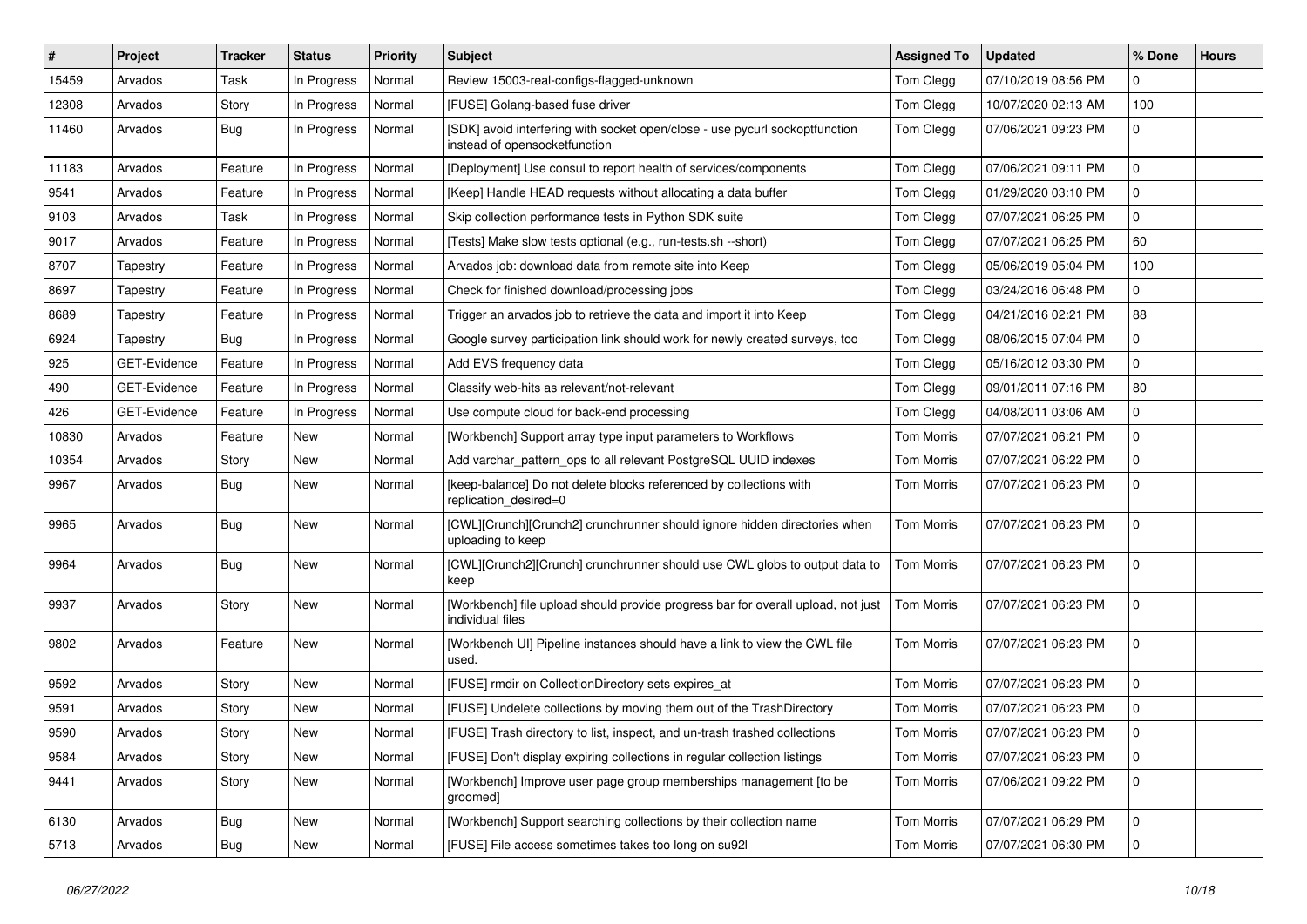| $\#$  | Project                | <b>Tracker</b> | <b>Status</b> | Priority | <b>Subject</b>                                                                                                                       | <b>Assigned To</b> | <b>Updated</b>      | % Done         | <b>Hours</b> |
|-------|------------------------|----------------|---------------|----------|--------------------------------------------------------------------------------------------------------------------------------------|--------------------|---------------------|----------------|--------------|
| 5415  | Arvados                | Feature        | New           | Normal   | [Workbench] Improve presentation of anonymously-viewed collections (via both<br>"sharing link" and regular copy-and-pasted Location) | <b>Tom Morris</b>  | 07/07/2021 06:30 PM | 0              |              |
| 3976  | Arvados                | <b>Bug</b>     | New           | Normal   | [API] Non-admin users should see all nodes with crunch worker state<br>busy/idle, regardless of ping age.                            | Tom Morris         | 07/07/2021 06:36 PM | $\mathbf 0$    |              |
| 15811 | Arvados                | Task           | In Progress   | Normal   | Review 15573-deprecate-atat-filter                                                                                                   | Tom Morris         | 11/20/2019 06:17 PM | $\Omega$       |              |
| 14214 | Arvados<br>Workbench 2 | Story          | In Progress   | Normal   | [Workbench] Show expand icons only for expandable tree nodes                                                                         | Tom Morris         | 12/31/2019 03:19 PM | 0              |              |
| 18616 | Arvados                | Task           | <b>New</b>    | Normal   | Review                                                                                                                               | Ward<br>Vandewege  | 01/19/2022 04:23 PM | $\Omega$       |              |
| 18609 | Arvados                | Task           | <b>New</b>    | Normal   | Review                                                                                                                               | Ward<br>Vandewege  | 01/18/2022 08:55 PM | $\overline{0}$ |              |
| 18278 | Arvados                | <b>Bug</b>     | New           | Normal   | [k8s] start using an ingress                                                                                                         | Ward<br>Vandewege  | 11/09/2021 07:56 PM | $\mathbf 0$    |              |
| 18235 | Arvados                | Task           | <b>New</b>    | Normal   | Review                                                                                                                               | Ward<br>Vandewege  | 11/10/2021 04:05 PM | $\Omega$       |              |
| 18234 | Arvados                | Task           | New           | Normal   | Review                                                                                                                               | Ward<br>Vandewege  | 11/10/2021 04:14 PM | $\mathbf{0}$   |              |
| 17876 | Arvados                | Task           | New           | Normal   | Review                                                                                                                               | Ward<br>Vandewege  | 06/22/2022 02:56 PM | $\mathbf{0}$   |              |
| 17846 | Arvados                | <b>Bug</b>     | <b>New</b>    | Normal   | [tutorial] inconsistencies/roadbumps                                                                                                 | Ward<br>Vandewege  | 06/22/2022 02:56 PM | 0              |              |
| 17313 | Arvados                | Feature        | <b>New</b>    | Normal   | [Documentation] improve federation documentation                                                                                     | Ward<br>Vandewege  | 03/17/2021 03:55 PM | $\mathsf{O}$   |              |
| 17283 | Arvados                | Task           | New           | Normal   | Review                                                                                                                               | Ward<br>Vandewege  | 03/04/2021 08:13 PM | $\overline{0}$ |              |
| 17277 | Arvados                | Task           | <b>New</b>    | Normal   | Make sure machine is configured to respond for that virtual host                                                                     | Ward<br>Vandewege  | 02/24/2021 07:45 PM | $\Omega$       |              |
| 16832 | Arvados                | <b>Bug</b>     | <b>New</b>    | Normal   | replace linkchecker in our build environment                                                                                         | Ward<br>Vandewege  | 11/04/2020 05:23 PM | $\mathbf{0}$   |              |
| 16607 | Arvados                | Task           | <b>New</b>    | Normal   | Review                                                                                                                               | Ward<br>Vandewege  | 10/14/2020 07:52 PM | $\overline{0}$ |              |
| 13484 | Arvados                | Story          | New           | Normal   | Support multiple load-balanced API server nodes                                                                                      | Ward<br>Vandewege  | 07/06/2021 09:25 PM | $\mathbf 0$    |              |
| 6925  | Tapestry               | Task           | <b>New</b>    | Normal   | Review 6924-survey-field-id                                                                                                          | Ward<br>Vandewege  | 08/06/2015 05:26 PM | $\Omega$       |              |
| 6072  | GET-Evidence           | Task           | <b>New</b>    | Normal   | Setup OAuth2 credentials with Google                                                                                                 | Ward<br>Vandewege  | 05/19/2015 03:06 PM | $\mathsf{O}$   |              |
| 5229  | Tapestry               | Task           | <b>New</b>    | Normal   | Review 4766                                                                                                                          | Ward<br>Vandewege  | 02/19/2015 08:35 PM | $\mathbf 0$    |              |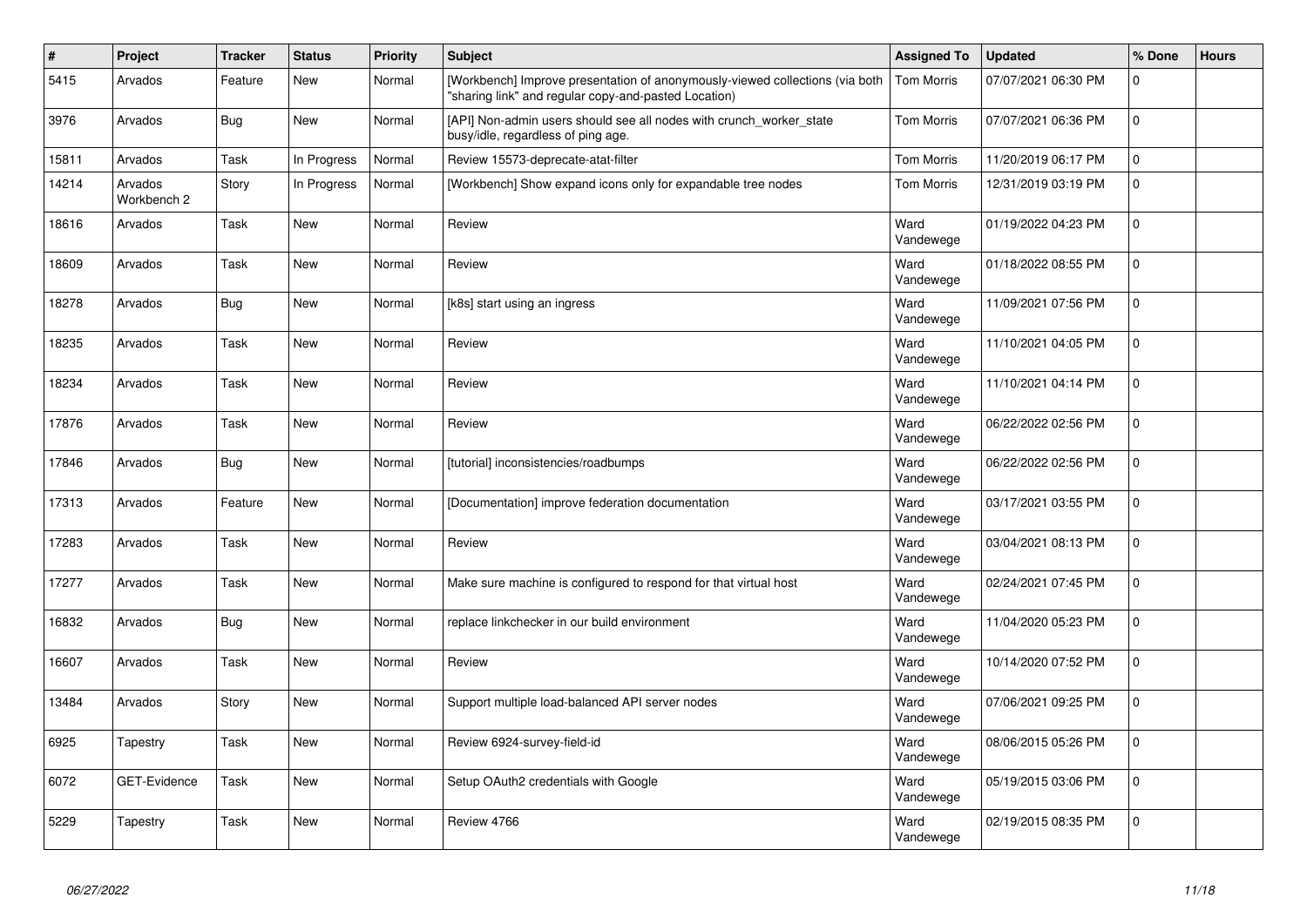| $\#$  | Project       | <b>Tracker</b> | <b>Status</b> | <b>Priority</b> | <b>Subject</b>                                                                                                   | <b>Assigned To</b> | <b>Updated</b>      | % Done      | <b>Hours</b> |
|-------|---------------|----------------|---------------|-----------------|------------------------------------------------------------------------------------------------------------------|--------------------|---------------------|-------------|--------------|
| 3225  | Tapestry      | Task           | New           | Normal          | Review 2930                                                                                                      | Ward<br>Vandewege  | 07/10/2014 08:39 PM | 0           |              |
| 2231  | Tapestry      | Feature        | New           | Normal          | add flag to choose locale                                                                                        | Ward<br>Vandewege  | 02/26/2014 12:34 PM | 0           |              |
| 1836  | Tapestry      | <b>Bug</b>     | <b>New</b>    | Normal          | when Tapestry fails to send e-mail, user should not be presented with an "sorry<br>something went wrong" message | Ward<br>Vandewege  | 01/05/2014 09:35 AM | 0           |              |
| 1632  | Tapestry      | Feature        | New           | Normal          | detect missing configuration variables on startup                                                                | Ward<br>Vandewege  | 11/20/2013 12:19 PM | $\mathbf 0$ |              |
| 1615  | Tapestry      | Bug            | New           | Normal          | People who are not enrolled should not be able to use the 'withdraw' function                                    | Ward<br>Vandewege  | 03/20/2014 11:51 PM | 0           |              |
| 1520  | Tapestry      | Bug            | New           | Normal          | auto-enrollment feature should be configurable                                                                   | Ward<br>Vandewege  | 09/20/2013 01:33 PM | $\mathbf 0$ |              |
| 1380  | GET-Evidence  | <b>Bug</b>     | <b>New</b>    | Normal          | slowness when accessing /genomes as admin user                                                                   | Ward<br>Vandewege  | 02/04/2013 02:36 PM | 0           |              |
| 1209  | GET-Evidence  | Bug            | New           | Normal          | slowness accessing http://evidence.personalgenomes.org/hu43860C                                                  | Ward<br>Vandewege  | 11/07/2012 10:56 AM | $\mathbf 0$ |              |
| 18668 | Arvados       | Feature        | In Progress   | Normal          | [deduplication report] add project support                                                                       | Ward<br>Vandewege  | 01/24/2022 04:50 PM | 0           |              |
| 17991 | Arvados       | Task           | In Progress   | Normal          | Review #17990 arvados-formula:commit:1ad296f, branch<br>17990-add-rvm-to-ubuntu1804                              | Ward<br>Vandewege  | 08/09/2021 12:14 PM | 0           |              |
| 17660 | Arvados       | Task           | In Progress   | Normal          | Review 17209-http-forward                                                                                        | Ward<br>Vandewege  | 05/11/2021 07:10 PM | $\mathbf 0$ |              |
| 17502 | Arvados       | Task           | In Progress   | Normal          | need help finding docker contain to run correct java version for PharmCAT                                        | Ward<br>Vandewege  | 04/02/2021 01:51 PM | 0           |              |
| 16389 | Arvados       | Feature        | In Progress   | Normal          | [k8s] add support for Amazon EKS                                                                                 | Ward<br>Vandewege  | 10/14/2020 04:47 PM | $\mathbf 0$ |              |
| 19216 | Arvados       | Bug            | <b>New</b>    | Normal          | Controller not logging to journalctl?                                                                            |                    | 06/25/2022 09:00 PM | 0           |              |
| 19215 | Arvados       | Bug            | New           | Normal          | installer experience                                                                                             |                    | 06/25/2022 12:35 AM | 0           |              |
| 19213 | Arvados       | Support        | New           | Normal          | Support Ubuntu 22.04 LTS                                                                                         |                    | 06/23/2022 07:56 PM | 0           |              |
| 19198 | Arvados       | Feature        | New           | Normal          | Feature to normalize and re-pack manifest so that same content always has<br>same hash                           |                    | 06/15/2022 03:05 PM | $\mathbf 0$ |              |
| 19197 | Arvados       | Feature        | <b>New</b>    | Normal          | Optimize permission checks for can_write/can_manage fields                                                       |                    | 06/14/2022 02:40 PM | 0           |              |
| 19196 | Arvados       | Feature        | New           | Normal          | Allow API select parameter to add/remove fields from the default set                                             |                    | 06/14/2022 02:35 PM | $\Omega$    |              |
| 19194 | Arvados       | Feature        | New           | Normal          | Return can manage and can write for all object types (not just<br>users/groups/projects)                         |                    | 06/14/2022 02:36 PM | $\mathbf 0$ |              |
| 19181 | Arvados       | Story          | New           | Normal          | Workbench 2 uses replace_files API                                                                               |                    | 06/22/2022 02:52 PM | $\mathbf 0$ |              |
| 19171 | Arvados Epics | Story          | New           | Normal          | Playground onboarding                                                                                            |                    | 06/01/2022 02:36 PM | 0           |              |
| 19170 | Arvados Epics | Story          | New           | Normal          | CWL-Seek                                                                                                         |                    | 05/31/2022 05:57 PM | $\mathbf 0$ |              |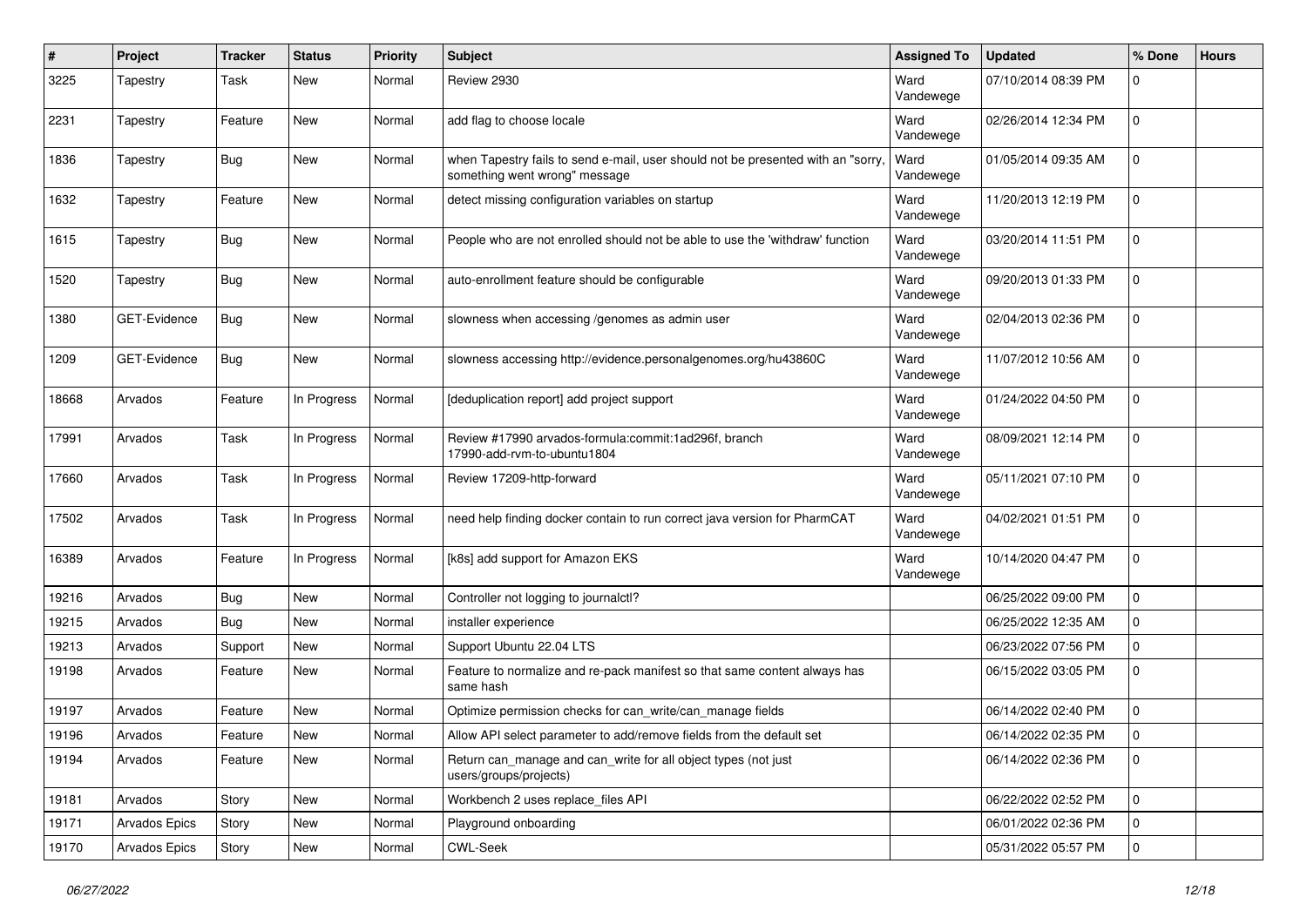| ∦     | Project                | <b>Tracker</b> | <b>Status</b> | <b>Priority</b> | <b>Subject</b>                                                                                          | <b>Assigned To</b> | <b>Updated</b>      | % Done       | <b>Hours</b> |
|-------|------------------------|----------------|---------------|-----------------|---------------------------------------------------------------------------------------------------------|--------------------|---------------------|--------------|--------------|
| 19150 | Arvados                | Feature        | New           | Normal          | arvados-server install -type=test -test-suite-user=X` should add user X to<br>docker and fuse groups    |                    | 05/20/2022 05:53 PM | 0            |              |
| 19140 | Arvados                | Feature        | New           | Normal          | Document a process by which you would set up a service account                                          |                    | 06/07/2022 06:27 PM | $\mathbf 0$  |              |
| 19132 | Arvados Epics          | Story          | New           | Normal          | Versioning registered workflows                                                                         |                    | 06/15/2022 02:51 PM | 0            |              |
| 19131 | Arvados<br>Workbench 2 | Feature        | <b>New</b>    | Normal          | Sharing URLs/Links: Allow the user to attach a personal note                                            |                    | 05/24/2022 06:39 PM | 0            |              |
| 19091 | Arvados                | Feature        | New           | Normal          | Managed property to assert valid unix username                                                          |                    | 05/02/2022 04:48 PM | 0            |              |
| 19089 | Arvados Epics          | Task           | New           | Normal          | Cross-federation filter groups                                                                          |                    | 05/02/2022 04:49 PM | 0            |              |
| 19082 | Arvados                | Feature        | New           | Normal          | Scale default keep cache request with cores or RAM request                                              |                    | 05/04/2022 03:19 PM | 0            |              |
| 19080 | Arvados                | Feature        | <b>New</b>    | Normal          | Offer to un-trash items, instead of "not found" dialog                                                  |                    | 06/22/2022 02:55 PM | 0            |              |
| 19058 | Arvados                | Support        | New           | Normal          | Add code scanning to jenkins pipeline                                                                   |                    | 04/27/2022 03:08 PM | 0            |              |
| 19057 | Arvados                | Bug            | New           | Normal          | [controller] should not allow adding the same user to a VM more than one time                           |                    | 06/22/2022 02:53 PM | 0            |              |
| 19056 | Arvados                | Feature        | New           | Normal          | Environment variable / command line convention that specifies where to get<br>HOST/TOKEN settings.conf  |                    | 05/04/2022 03:18 PM | 0            |              |
| 19048 | Arvados                | Bug            | New           | Normal          | Copying a folder in collection file browser results in empty folder                                     |                    | 06/22/2022 02:54 PM | 0            |              |
| 19047 | Arvados                | Feature        | New           | Normal          | Pythonic interface to launch workflows                                                                  |                    | 04/20/2022 07:41 PM | 0            |              |
| 18998 | Arvados                | Story          | <b>New</b>    | Normal          | keepstore ability to check token validity for uploads                                                   |                    | 06/07/2022 08:59 PM | 0            |              |
| 18997 | Arvados                | Story          | <b>New</b>    | Normal          | ability to migrate arvbox to arvados-server boot dev mode                                               |                    | 06/07/2022 09:00 PM | 0            |              |
| 18996 | Arvados                | Bug            | New           | Normal          | Container request's expires at field                                                                    |                    | 06/22/2022 02:55 PM | 0            |              |
| 18988 | Arvados                | Feature        | New           | Normal          | [CWL] support singularity/docker hint to make debugging workflows easier                                |                    | 04/11/2022 06:29 PM | 0            |              |
| 18977 | Arvados                | Bug            | New           | Normal          | Mishandled Azure error?                                                                                 |                    | 04/12/2022 07:55 PM | 0            |              |
| 18973 | Arvados                | Story          | New           | Normal          | Test combinations of federation scenarios                                                               |                    | 06/22/2022 02:54 PM | 0            |              |
| 18970 | Arvados                | Feature        | <b>New</b>    | Normal          | Add support for publicly shared collections (anonymous user)                                            |                    | 04/04/2022 03:17 PM | 0            |              |
| 18969 | Arvados                | Bug            | New           | Normal          | Controller should monitor its own memory usage and pause requests handling<br>when memory usage is high |                    | 04/05/2022 02:53 PM | 0            |              |
| 18967 | Arvados                | Story          | <b>New</b>    | Normal          | drop legacy columns and tables                                                                          |                    | 04/01/2022 07:03 PM | 0            |              |
| 18964 | Arvados                | Bug            | New           | Normal          | Write better prefetch tests                                                                             |                    | 06/22/2022 02:56 PM | 0            |              |
| 18961 | Arvados                | Feature        | New           | Normal          | Go FileSystem / FUSE mount supports block caching & prefetch                                            |                    | 05/04/2022 03:18 PM | 0            |              |
| 18960 | Arvados                | Feature        | New           | Normal          | crunch-run can use Go FUSE driver for read-only mounts                                                  |                    | 05/04/2022 03:17 PM | 0            |              |
| 18951 | Arvados                | Task           | New           | Normal          | Review                                                                                                  |                    | 06/22/2022 02:55 PM | 0            |              |
| 18946 | Arvados                | Feature        | New           | Normal          | Render fields of user profile from config                                                               |                    | 03/30/2022 02:29 PM | 0            |              |
| 18944 | Arvados                | Feature        | New           | Normal          | [controller] should log the user uuid used for the request                                              |                    | 06/22/2022 03:32 PM | $\mathsf{O}$ |              |
| 18942 | Arvados                | Story          | New           | Normal          | Remove perl SDK, tests, dependencies                                                                    |                    | 03/29/2022 02:14 PM | 0            |              |
| 18937 | Arvados                | Feature        | New           | Low             | [config] simplify AnonymousUserToken configuration                                                      |                    | 06/22/2022 02:55 PM | 0            |              |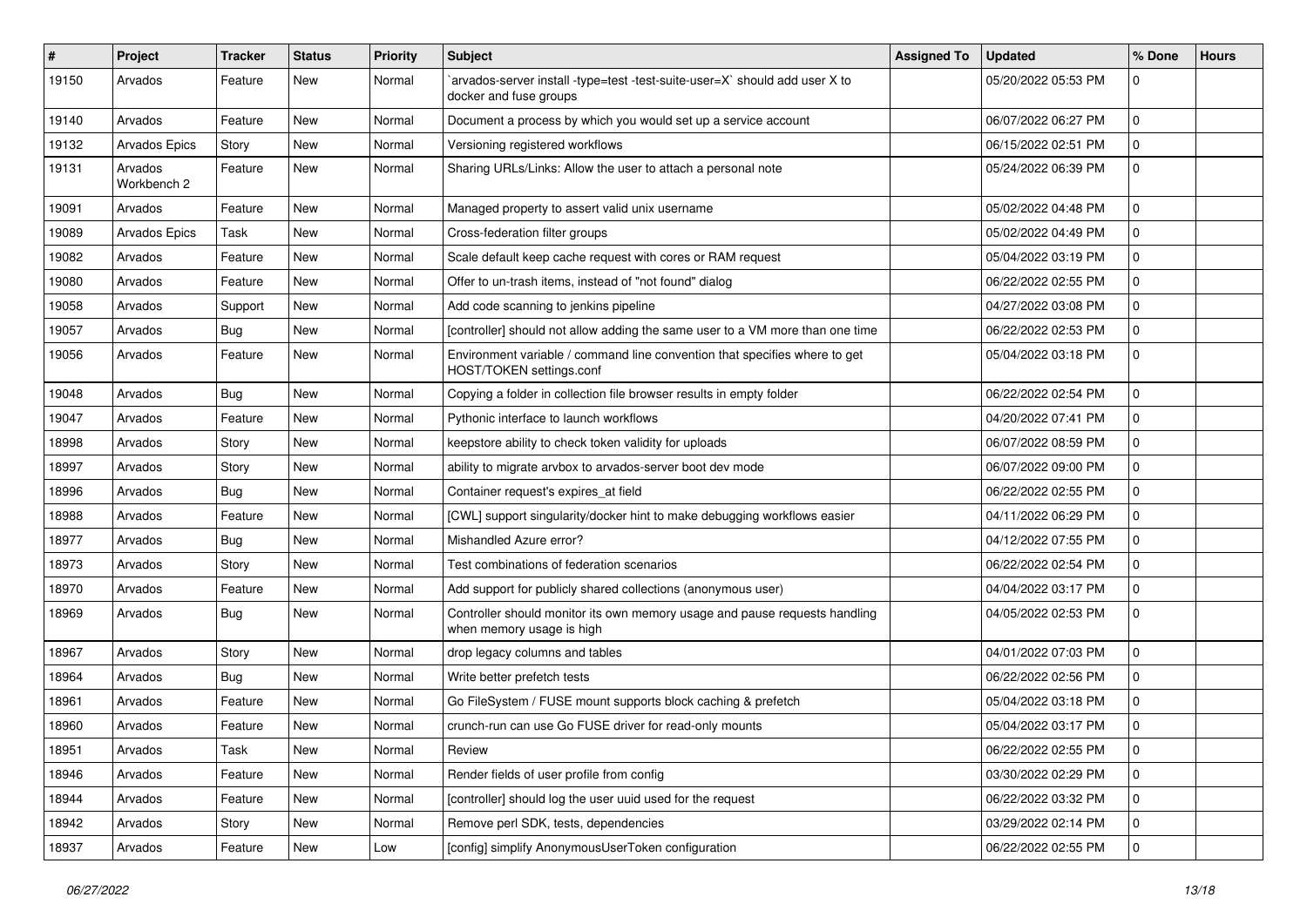| #     | Project       | <b>Tracker</b> | <b>Status</b> | <b>Priority</b> | <b>Subject</b>                                                                                                              | <b>Assigned To</b> | <b>Updated</b>      | % Done      | <b>Hours</b> |
|-------|---------------|----------------|---------------|-----------------|-----------------------------------------------------------------------------------------------------------------------------|--------------------|---------------------|-------------|--------------|
| 18936 | Arvados       | <b>Bug</b>     | New           | Normal          | [api] [controller] remove reader_token support                                                                              |                    | 06/22/2022 02:56 PM | 0           |              |
| 18897 | Arvados       | Feature        | New           | Normal          | [go services] should log the uuid of the token used for each request (and if<br>available, the uuid of the associated user) |                    | 06/22/2022 03:32 PM | 0           |              |
| 18874 | Arvados       | Support        | New           | Normal          | Merge workbench2 history into main Arvados repo                                                                             |                    | 06/22/2022 02:54 PM | 0           |              |
| 18871 | Arvados       | Feature        | <b>New</b>    | Normal          | WebDAV uses replace_files API                                                                                               |                    | 03/16/2022 02:13 PM | 0           |              |
| 18864 | Arvados       | <b>Bug</b>     | New           | Normal          | "Responsible person" link is wrong                                                                                          |                    | 03/14/2022 03:49 PM | 0           |              |
| 18863 | Arvados       | Feature        | New           | Normal          | [controller] add background job to clean up old container log records                                                       |                    | 06/22/2022 02:55 PM | 0           |              |
| 18862 | Arvados       | <b>Bug</b>     | New           | Normal          | [api] remove replay_job_log rake task                                                                                       |                    | 03/14/2022 03:43 PM | 0           |              |
| 18861 | Arvados       | Story          | New           | Normal          | Retire wb1                                                                                                                  |                    | 03/14/2022 02:48 PM | 0           |              |
| 18860 | Arvados       | Story          | New           | Normal          | Display number of container attempts and make it easy to access past logs                                                   |                    | 03/23/2022 06:53 PM | 0           |              |
| 18853 | Arvados       | Story          | New           | Normal          | Get input collection uuid or metadata                                                                                       |                    | 03/10/2022 03:13 PM | 0           |              |
| 18847 | Arvados Epics | Story          | New           | Normal          | Structured type checking for properties                                                                                     |                    | 03/09/2022 05:50 PM | 0           |              |
| 18846 | Arvados       | Story          | New           | Normal          | Rendering rich descriptions                                                                                                 |                    | 03/09/2022 08:42 PM | 0           |              |
| 18842 | Arvados       | Feature        | <b>New</b>    | Normal          | Local disk keep cache for Python SDK/arv-mount                                                                              |                    | 03/08/2022 04:29 PM | 0           |              |
| 18841 | Arvados       | Feature        | New           | Normal          | Feature to inject additional info into wb2 details panel                                                                    |                    | 03/08/2022 09:59 PM | 0           |              |
| 18840 | Arvados       | Feature        | <b>New</b>    | Normal          | Algorithm to repack small files into larger blocks                                                                          |                    | 03/08/2022 03:15 PM | 0           |              |
| 18810 | Arvados       | Feature        | New           | Normal          | PySDK API Client wrapper methods that automatically translate properties<br>using a vocabulary                              |                    | 03/01/2022 08:58 PM | 0           |              |
| 18800 | Arvados Epics | Story          | New           | Normal          | Update Python SDK documentation                                                                                             |                    | 06/06/2022 06:12 PM | 0           |              |
| 18799 | Arvados       | Story          | New           | Normal          | Strategy to tie the Python SDK to the API docs                                                                              |                    | 02/23/2022 08:05 PM | 0           |              |
| 18798 | Arvados       | Story          | New           | Normal          | Turn code cookbook into liquid template & include files separately                                                          |                    | 02/23/2022 07:46 PM | 0           |              |
| 18790 | Arvados       | Feature        | New           | Normal          | Access live container logs through arvados-client and crunch-run container<br>gateway                                       |                    | 02/18/2022 03:28 PM | 0           |              |
| 18788 | Arvados       | Feature        | <b>New</b>    | Normal          | User merge & migration support on LoginCluster federations                                                                  |                    | 05/04/2022 03:18 PM | 0           |              |
| 18775 | Arvados       | Feature        | New           | Normal          | Search in picker dialogue for selecting Projects/Files/Directories                                                          |                    | 06/22/2022 03:37 PM | 0           |              |
| 18765 | Arvados       | <b>Bug</b>     | New           | Normal          | engine configuration too big > 1048448 with singularity                                                                     |                    | 06/07/2022 01:56 PM | 0           |              |
| 18762 | Arvados       | <b>Bug</b>     | New           | Normal          | rails background tasks scaling issues                                                                                       |                    | 06/22/2022 02:56 PM | 0           |              |
| 18726 | Arvados       | Feature        | New           | Normal          | a-c-r uses arv-put internally to upload dependencies                                                                        |                    | 02/10/2022 04:53 PM | 0           |              |
| 18724 | Arvados       | Bug            | New           | Normal          | Collection file_names should contain full paths for substring matching                                                      |                    | 03/01/2022 09:11 PM | $\Omega$    |              |
| 18693 | Arvados       | Story          | New           | Normal          | Deduplicate permission links                                                                                                |                    | 06/22/2022 02:53 PM | 0           |              |
| 18689 | Arvados       | Feature        | New           | Normal          | support secret_environment                                                                                                  |                    | 04/06/2022 03:55 PM | 0           |              |
| 18685 | Arvados Epics | Story          | New           | Normal          | Synchronize configuration on multi-node cluster                                                                             |                    | 05/18/2022 02:35 PM | 0           |              |
| 18684 | Arvados Epics | Story          | New           | Normal          | New user mode for Workbench (for use on Playground)                                                                         |                    | 02/18/2022 10:01 PM | 0           |              |
| 18677 | Arvados       | Feature        | New           | Normal          | Container runtime metrics API                                                                                               |                    | 01/25/2022 06:56 PM | $\mathbf 0$ |              |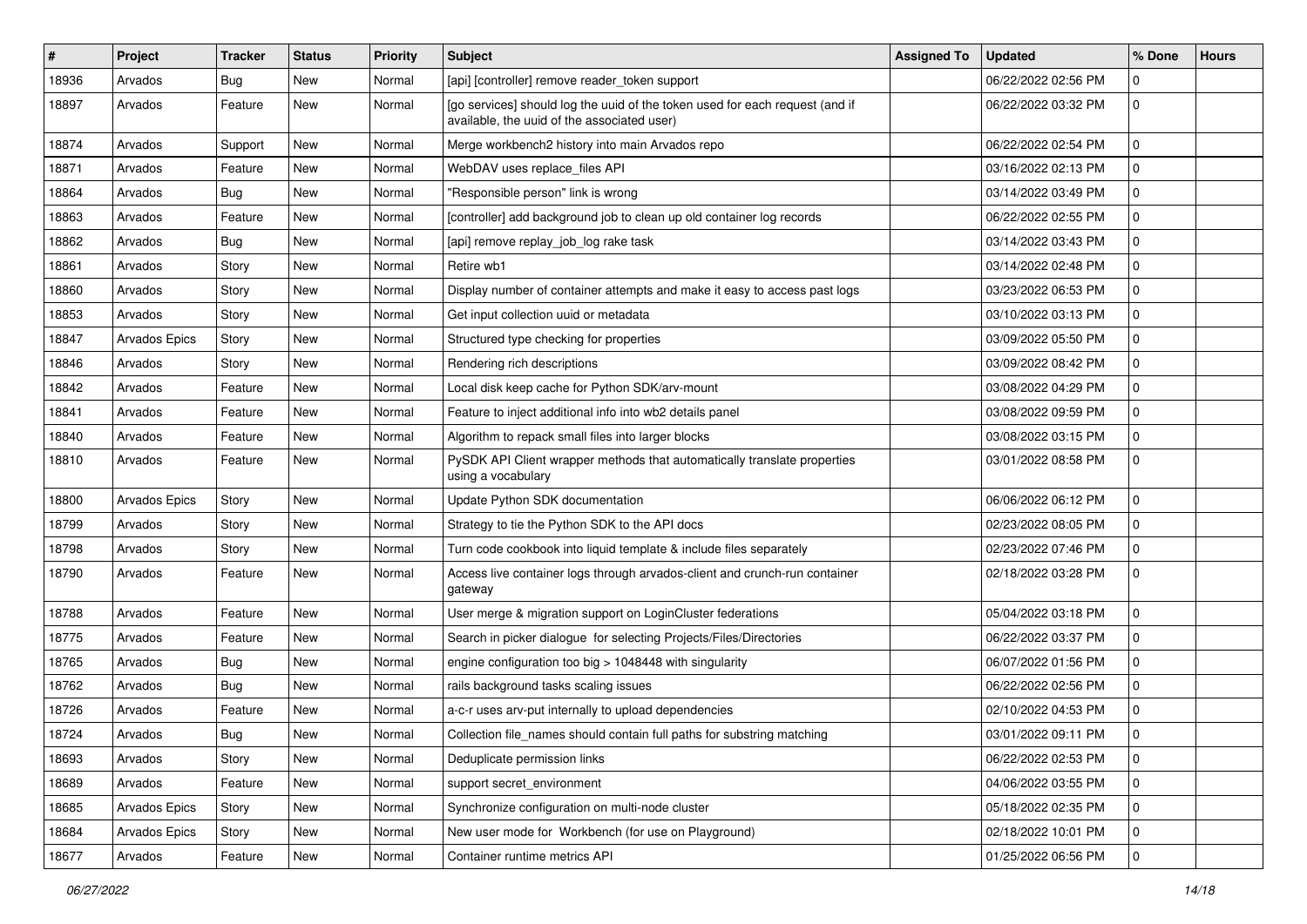| $\vert$ # | Project                | <b>Tracker</b> | <b>Status</b> | <b>Priority</b> | <b>Subject</b>                                                                                                                                     | <b>Assigned To</b> | <b>Updated</b>      | % Done      | <b>Hours</b> |
|-----------|------------------------|----------------|---------------|-----------------|----------------------------------------------------------------------------------------------------------------------------------------------------|--------------------|---------------------|-------------|--------------|
| 18672     | Arvados                | Feature        | New           | Normal          | [go sdk] describe + implement desired Go SDK                                                                                                       |                    | 01/24/2022 09:34 PM | 0           |              |
| 18671     | Arvados                | Bug            | <b>New</b>    | Normal          | [go sdk] update documentation                                                                                                                      |                    | 01/24/2022 09:33 PM | 0           |              |
| 18669     | Arvados                | Task           | New           | Normal          | review 18668-add-project-support-to-deduplication-report                                                                                           |                    | 01/24/2022 04:51 PM | 0           |              |
| 18623     | Arvados                | Feature        | New           | Normal          | Ensure Etag can be used and honor If-Match header in updates                                                                                       |                    | 01/12/2022 04:50 PM | 0           |              |
| 18621     | Arvados                | Feature        | New           | Normal          | Ability for admin to purge old versions of a collection                                                                                            |                    | 01/10/2022 04:41 PM | 0           |              |
| 18620     | Arvados                | Feature        | New           | Normal          | [LSF] use btop to adjust relative priorities of arvados jobs                                                                                       |                    | 01/10/2022 03:45 PM | 0           |              |
| 18618     | Arvados                | Bug            | New           | Normal          | Reusing workflows/steps is too slow                                                                                                                |                    | 01/07/2022 07:12 PM | 0           |              |
| 18586     | Arvados                | Bug            | New           | Normal          | Remove docs/code for unsupported AsyncPermissionsUpdateInterval                                                                                    |                    | 12/14/2021 04:21 PM | 0           |              |
| 18576     | Arvados                | Feature        | New           | Normal          | arv-put converts properties aliases to vocabulary ids                                                                                              |                    | 04/05/2022 02:53 PM | 0           |              |
| 18573     | Arvados                | Feature        | New           | Normal          | packer compute image builder script should take an explicit arvados package<br>version to install instead of latest in selected package repository |                    | 12/09/2021 05:01 PM | 0           |              |
| 18564     | Arvados                | Feature        | New           | Normal          | [art] run jenkins release build steps with a set of parameters                                                                                     |                    | 06/08/2022 03:20 PM | 0           |              |
| 18563     | Arvados                | Bug            | New           | Normal          | [config] simplify/streamline InternalURLs/ExternalURL situation                                                                                    |                    | 06/07/2022 09:07 PM | 0           |              |
| 18548     | Arvados                | Feature        | New           | Normal          | Ability to share a link to the "Get API Token" dialog in WB"                                                                                       |                    | 12/03/2021 03:22 PM | 0           |              |
| 18516     | Arvados                | Story          | <b>New</b>    | Normal          | run Theia interactively for development on shell and/or compute nodes                                                                              |                    | 12/01/2021 05:47 PM | 0           |              |
| 18515     | Arvados                | Story          | New           | Normal          | run interactive Jupyter on shell and/or compute nodes                                                                                              |                    | 12/01/2021 05:17 PM | 0           |              |
| 18514     | Arvados                | Story          | New           | Normal          | Research framework for interactive tutorials that overlay the app                                                                                  |                    | 12/01/2021 03:49 PM | 0           |              |
| 18501     | Arvados                | Bug            | New           | Normal          | Add option in ARV GUI to open link in new tab                                                                                                      |                    | 11/30/2021 03:43 PM | 0           |              |
| 18500     | Arvados                | Bug            | New           | Normal          | Arvados CV for "Study Type" property not active                                                                                                    |                    | 11/30/2021 03:41 PM | 0           |              |
| 18499     | Arvados                | Bug            | New           | Normal          | Advanced Dialog on collections shows the manifest text as null                                                                                     |                    | 11/30/2021 03:38 PM | 0           |              |
| 18498     | Arvados                | Bug            | New           | Normal          | WB2 collection UUID in project URL shows blank page                                                                                                |                    | 11/30/2021 03:37 PM | 0           |              |
| 18486     | Arvados                | Bug            | New           | Normal          | Docker containers are always removed                                                                                                               |                    | 12/07/2021 03:31 PM | 0           |              |
| 18481     | Arvados                | Bug            | New           | Normal          | Workbench allows setting values with leading and trailing whitespace in<br>property values                                                         |                    | 11/26/2021 08:13 AM | 0           |              |
| 18464     | Arvados                | Feature        | <b>New</b>    | Normal          | Batch update endpoint for permission changes                                                                                                       |                    | 11/22/2021 03:33 PM | 0           |              |
| 18463     | Arvados                | Feature        | New           | Normal          | Sharing dialog shows all permissions including indirect and allows searching for<br>users by name                                                  |                    | 11/22/2021 03:20 PM | 0           |              |
| 18462     | Arvados                | Story          | New           | Normal          | Requesting object by uuid should return 403 instead of 404                                                                                         |                    | 11/22/2021 03:20 PM | 0           |              |
| 18393     | Arvados                | Bug            | New           | Normal          | [workbench2] forces relogin on every new window/tab                                                                                                |                    | 11/19/2021 02:43 PM | $\mathbf 0$ |              |
| 18385     | Arvados                | Bug            | New           | Normal          | arvados-server config-dump   arvados-server config-check -config=- spurious<br>warnings                                                            |                    | 11/16/2021 09:06 PM | $\mathbf 0$ |              |
| 18371     | Arvados<br>Workbench 2 | Bug            | New           | Normal          | Handle unreachable API server better on startup                                                                                                    |                    | 11/15/2021 07:09 PM | $\mathbf 0$ |              |
| 18369     | Arvados                | Feature        | New           | Normal          | [doc] describe the block packing algorithm used by our various Keep clients<br>(arv-put, python sdk, keep-web, arv-mount)                          |                    | 11/15/2021 04:14 PM | $\mathbf 0$ |              |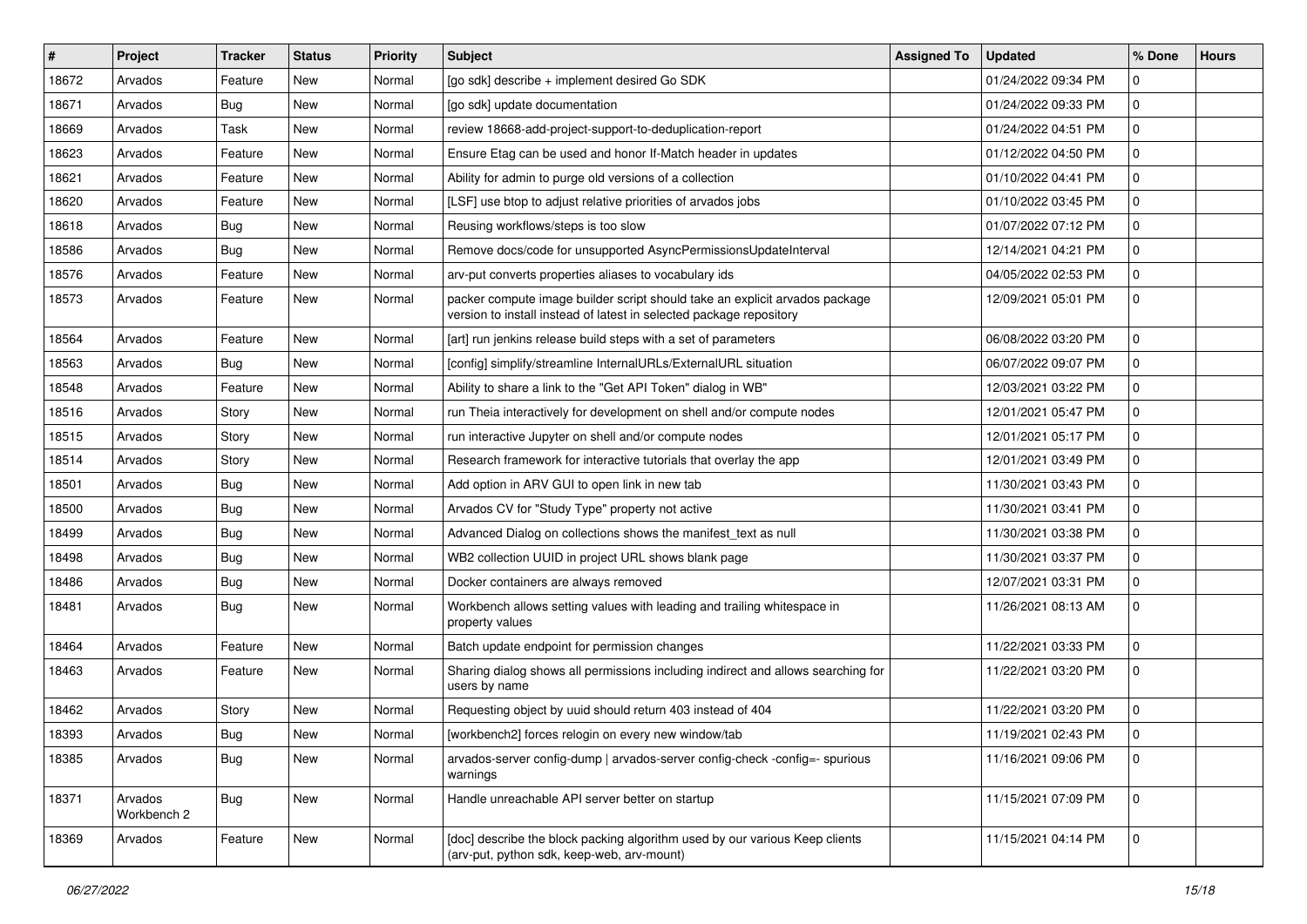| $\vert$ # | Project              | <b>Tracker</b> | <b>Status</b> | Priority | <b>Subject</b>                                                                              | <b>Assigned To</b> | <b>Updated</b>      | % Done   | <b>Hours</b> |
|-----------|----------------------|----------------|---------------|----------|---------------------------------------------------------------------------------------------|--------------------|---------------------|----------|--------------|
| 18368     | Arvados              | Feature        | <b>New</b>    | Normal   | Notification banner                                                                         |                    | 06/21/2022 08:00 PM | 0        |              |
| 18362     | Arvados              | Story          | New           | Normal   | cwltest results for Arvados produces badges which can be linked to from<br>commonwl.org     |                    | 11/10/2021 05:41 PM | 0        |              |
| 18350     | <b>Arvados Epics</b> | Story          | <b>New</b>    | Normal   | Login cluster with only arvados-controller & no fallback to Rails                           |                    | 02/18/2022 10:00 PM | 0        |              |
| 18347     | Arvados              | Feature        | New           | Normal   | Cache negative token lookups in federation/OIDC                                             |                    | 11/23/2021 09:07 PM | 0        |              |
| 18345     | Arvados              | Bug            | New           | Normal   | Activity script crash                                                                       |                    | 11/23/2021 09:13 PM | 0        |              |
| 18342     | Arvados Epics        | Story          | <b>New</b>    | Normal   | Stream Keep data to minimize latency and memory usage                                       |                    | 05/09/2022 03:21 PM | 0        |              |
| 18341     | Arvados              | Story          | <b>New</b>    | Normal   | "arvados-server init" can set up a single-node production cluster                           |                    | 11/08/2021 02:39 PM | 0        |              |
| 18338     | Arvados              | Story          | New           | Normal   | "arvados-server init" can use a local root CA to sign certificates                          |                    | 11/05/2021 03:27 PM | 0        |              |
| 18337     | Arvados Epics        | Story          | <b>New</b>    | Normal   | Easy install via OS package                                                                 |                    | 02/18/2022 09:56 PM | 0        |              |
| 18335     | Arvados              | Feature        | <b>New</b>    | Normal   | Export health checks as Prometheus metrics                                                  |                    | 11/04/2021 03:58 PM | 0        |              |
| 18334     | Arvados              | <b>Bug</b>     | New           | Normal   | Accept release info changes in docker recipes                                               |                    | 11/04/2021 03:23 PM | 0        |              |
| 18292     | Arvados              | Bug            | <b>New</b>    | Normal   | [cleanup] remove AssignNodeHostname from the configuration. Also from the<br>documentation. |                    | 10/22/2021 09:24 PM | 0        |              |
| 18280     | Arvados              | <b>Bug</b>     | <b>New</b>    | Normal   | Advanced Search in ARV PROD GUI non-functional                                              |                    | 10/20/2021 04:46 PM | 0        |              |
| 18279     | Arvados              | <b>Bug</b>     | <b>New</b>    | Normal   | Data Collection page on 2.3.0 rc2                                                           |                    | 10/20/2021 04:45 PM | 0        |              |
| 18266     | Arvados              | Bug            | New           | Normal   | Turn manual testing plan for WB2 into tickets to write cypress tests                        |                    | 06/22/2022 02:54 PM | 0        |              |
| 18262     | Arvados              | <b>Bug</b>     | New           | Normal   | [crunch-run] handle out-of-diskspace on the compute node better                             |                    | 10/08/2021 09:42 PM | 0        |              |
| 18255     | Arvados              | Story          | New           | Normal   | Proof of concept Arvados single-node AMI                                                    |                    | 10/06/2021 03:25 PM | 0        |              |
| 18241     | Arvados              | Story          | <b>New</b>    | Normal   | "NanoCPUs can not be set" Docker error                                                      |                    | 10/13/2021 03:13 PM | 0        |              |
| 18239     | Arvados              | Story          | New           | Normal   | Add Kubernetes testing to CI                                                                |                    | 11/09/2021 07:56 PM | 0        |              |
| 18220     | Arvados              | Bug            | New           | Normal   | Support Docker ENTRYPOINT on Singularity in crunch-run                                      |                    | 09/29/2021 03:25 PM | 0        |              |
| 18218     | Arvados              | Feature        | <b>New</b>    | Normal   | ARV GUI: perform operations on files selected via the filter                                |                    | 09/28/2021 08:30 PM | 0        |              |
| 18217     | Arvados              | Feature        | <b>New</b>    | Normal   | Enable file sorting in Data Collection                                                      |                    | 09/28/2021 07:45 PM | 0        |              |
| 18214     | Arvados              | <b>Bug</b>     | <b>New</b>    | Normal   | global search results link to wb1 not wb2                                                   |                    | 09/28/2021 07:30 PM | 0        |              |
| 18213     | Arvados              | Feature        | <b>New</b>    | Normal   | Arvados "display in new tab" shows outdated data                                            |                    | 09/28/2021 07:28 PM | 0        |              |
| 18212     | Arvados              | Bug            | New           | Normal   | Read-only users can't open file in new tab                                                  |                    | 09/28/2021 07:27 PM | 0        |              |
| 18211     | Arvados              | Feature        | New           | Normal   | Should the Loading Progress bar always be shown?                                            |                    | 09/28/2021 07:16 PM | $\Omega$ |              |
| 18210     | Arvados              | <b>Bug</b>     | New           | Normal   | Create Mountainduck Bookmark files not working                                              |                    | 09/28/2021 07:14 PM | 0        |              |
| 18209     | Arvados              | Feature        | New           | Normal   | Re-run process on arvados throws error                                                      |                    | 09/28/2021 07:12 PM | 0        |              |
| 18208     | Arvados              | Bug            | New           | Normal   | Workbench2 search shows all sites even if just searching in one site                        |                    | 09/28/2021 07:09 PM | 0        |              |
| 18205     | Arvados              | Feature        | <b>New</b>    | Normal   | [api] [cloud] add live compute instance price to container record                           |                    | 06/15/2022 02:45 PM | 0        |              |
| 18204     | Arvados              | <b>Bug</b>     | <b>New</b>    | Normal   | Workbench2 is missing a UI that shows which group a user is member of                       |                    | 09/27/2021 08:47 PM | 0        |              |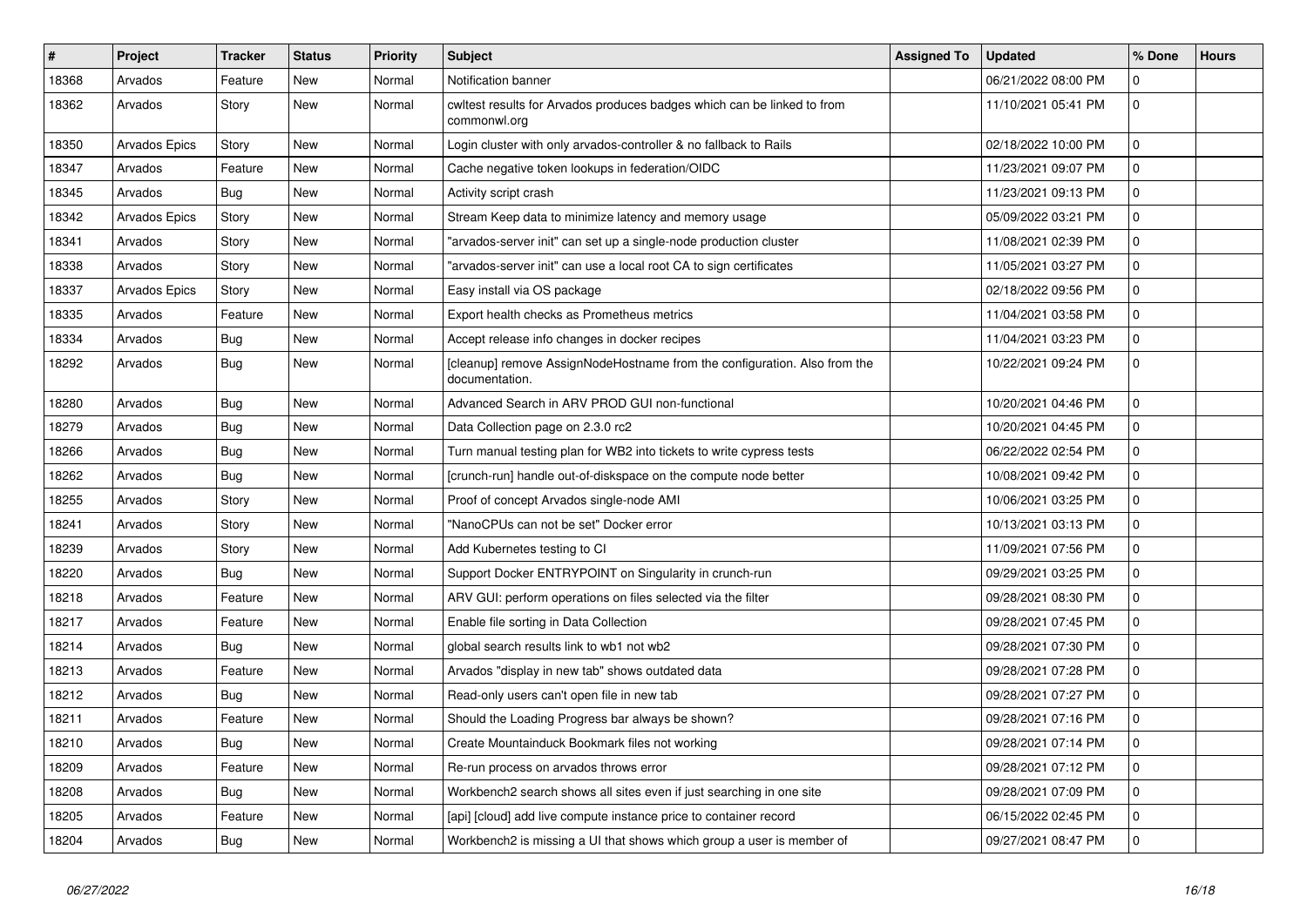| #     | Project                | <b>Tracker</b> | <b>Status</b> | <b>Priority</b> | <b>Subject</b>                                                                                           | <b>Assigned To</b> | <b>Updated</b>      | % Done      | <b>Hours</b> |
|-------|------------------------|----------------|---------------|-----------------|----------------------------------------------------------------------------------------------------------|--------------------|---------------------|-------------|--------------|
| 18202 | Arvados<br>Workbench 2 | Bug            | New           | Normal          | User Attributes Dialog are incorrectly displayed                                                         |                    | 09/27/2021 08:36 PM | 0           |              |
| 18201 | Arvados<br>Workbench 2 | Bug            | <b>New</b>    | Normal          | "Shared with me" Tree keeps expanding even if I closed it intentionally                                  |                    | 09/27/2021 08:28 PM | 0           |              |
| 18200 | Arvados<br>Workbench 2 | <b>Bug</b>     | <b>New</b>    | Normal          | Different content size of collection & files in wb2 vs wb                                                |                    | 09/27/2021 08:17 PM | 0           |              |
| 18199 | Arvados                | Bug            | <b>New</b>    | Normal          | Issue with sharing settings of "open access" new projects                                                |                    | 09/27/2021 07:58 PM | 0           |              |
| 18198 | Arvados                | Bug            | <b>New</b>    | Normal          | "copy selected files into collection" function in WB2 extremely slow                                     |                    | 09/27/2021 07:45 PM | 0           |              |
| 18197 | Arvados                | Feature        | <b>New</b>    | Normal          | add search option to input selection when running a workflow                                             |                    | 09/27/2021 07:41 PM | 0           |              |
| 18196 | Arvados                | Feature        | <b>New</b>    | Normal          | expose saved searches as browsing option on the left side                                                |                    | 09/27/2021 07:39 PM | 0           |              |
| 18194 | Arvados                | Feature        | <b>New</b>    | Normal          | "Release" as search option                                                                               |                    | 09/27/2021 07:35 PM | 0           |              |
| 18193 | Arvados                | Feature        | <b>New</b>    | Normal          | Multi-select collections and projects to delete them                                                     |                    | 09/27/2021 07:14 PM | 0           |              |
| 18192 | Arvados                | <b>Bug</b>     | <b>New</b>    | Normal          | Advanced search is showing ROX IDs in the search field syntax instead of clear<br>values                 |                    | 09/27/2021 07:13 PM | 0           |              |
| 18191 | Arvados                | <b>Bug</b>     | <b>New</b>    | Normal          | [doc] the compute node image doc does not take releases into account                                     |                    | 09/24/2021 09:50 PM | 0           |              |
| 18182 | Arvados                | Feature        | <b>New</b>    | Normal          | Parameter on get_permissions API to return every user and group with<br>permissions                      |                    | 11/24/2021 04:15 PM | 0           |              |
| 18181 | Arvados                | Feature        | <b>New</b>    | Normal          | Ability to specify a % of compute instance price that user is willing to go over<br>from cheapest        |                    | 09/22/2021 04:06 PM | 0           |              |
| 18179 | Arvados Epics          | Story          | <b>New</b>    | Normal          | Better spot instance support                                                                             |                    | 03/23/2022 01:47 PM | 0           |              |
| 18174 | Arvados                | Feature        | <b>New</b>    | Normal          | [servers] add logging with automatic rotation to user-specified directory                                |                    | 09/21/2021 09:08 PM | 0           |              |
| 18170 | Arvados                | <b>Bug</b>     | <b>New</b>    | Normal          | Display of long names can be improved on WB2                                                             |                    | 09/20/2021 06:19 PM | 0           |              |
| 18168 | Arvados                | Bug            | <b>New</b>    | Normal          | Workbench2 Trash is not listing all trashed items                                                        |                    | 09/20/2021 06:14 PM | 0           |              |
| 18167 | Arvados                | Bug            | <b>New</b>    | Normal          | Files in collection are not sorted                                                                       |                    | 09/20/2021 05:38 PM | 0           |              |
| 18166 | Arvados                | <b>Bug</b>     | <b>New</b>    | Normal          | [Release] Auto-sync the arvados gem dependencies on RailsAPI and<br>Workbench1                           |                    | 11/10/2021 04:14 PM | 0           |              |
| 18165 | Arvados                | Feature        | <b>New</b>    | Normal          | Whole-collection search in new collection viewer                                                         |                    | 09/20/2021 02:43 PM | 0           |              |
| 18163 | Arvados                | Feature        | New           | Normal          | [Crunch] add CWL extension to limit the number of concurrently running jobs<br>during a scatter          |                    | 01/10/2022 03:42 PM | 0           |              |
| 18161 | Arvados                | <b>Bug</b>     | New           | Normal          | [a-d-c] the arvados_dispatchcloud_queue_entries prometheus metric should<br>report actual instance types |                    | 09/16/2021 04:41 PM | 0           |              |
| 18150 | Arvados                | Story          | New           | Normal          | Document configuration items for customizing text in Workbench                                           |                    | 09/15/2021 01:31 PM | $\mathbf 0$ |              |
| 18124 | Arvados                | Feature        | <b>New</b>    | Normal          | User edit page                                                                                           |                    | 09/13/2021 10:05 PM | 0           |              |
| 18118 | Arvados                | Bug            | New           | Normal          | investigate separate socket timeouts waiting for connection and HTTP<br>response in Python SDK           |                    | 09/08/2021 03:22 PM | $\mathbf 0$ |              |
| 18114 | Arvados                | <b>Bug</b>     | New           | Normal          | [a-d-c] slow down retries when CreateInstance returns non-quota/non-throttle<br>errors                   |                    | 09/07/2021 06:11 PM | $\mathbf 0$ |              |